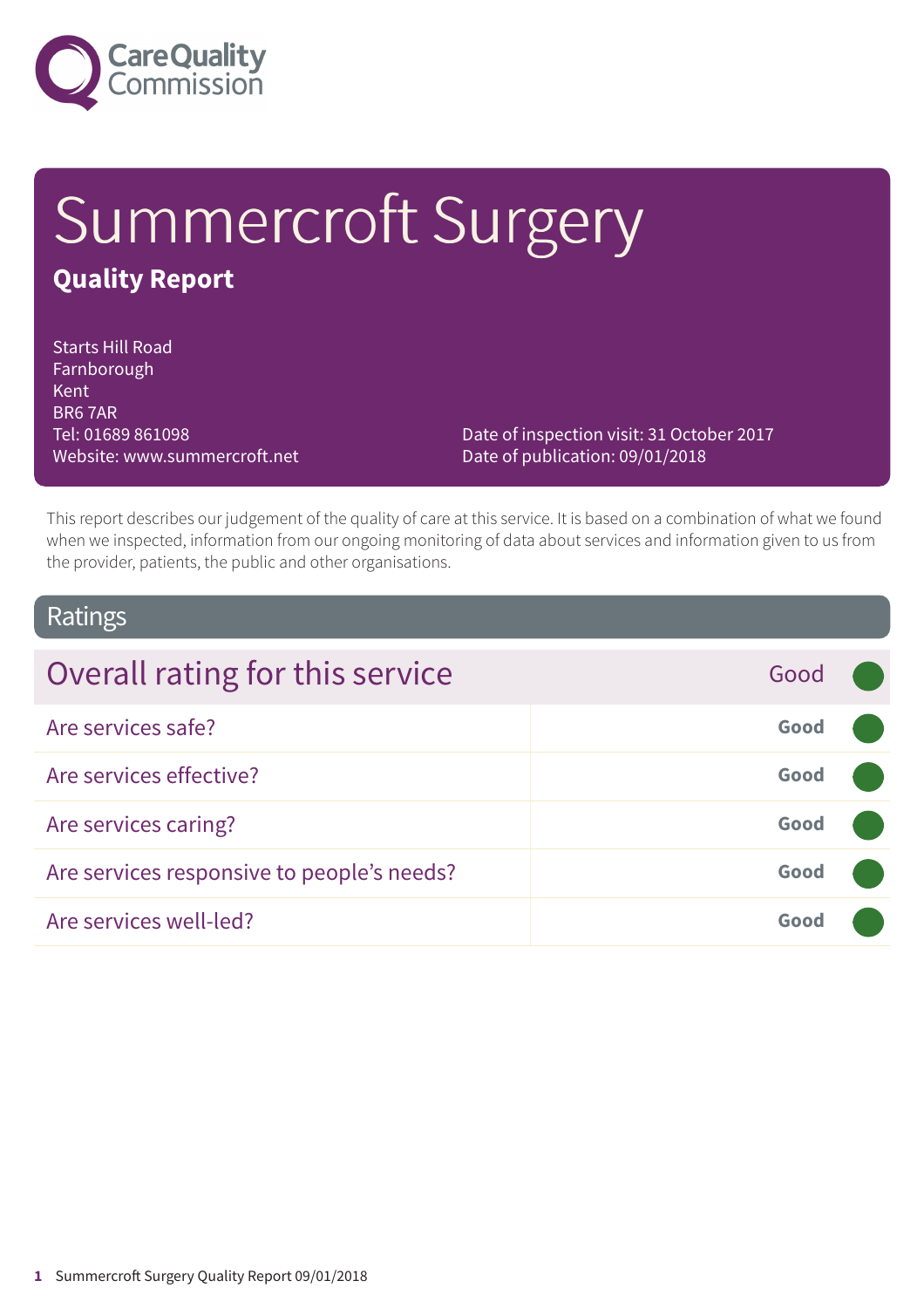### **Contents**

| Summary of this inspection<br>Overall summary<br>The five questions we ask and what we found<br>The six population groups and what we found<br>What people who use the service say | Page           |
|------------------------------------------------------------------------------------------------------------------------------------------------------------------------------------|----------------|
|                                                                                                                                                                                    | $\overline{2}$ |
|                                                                                                                                                                                    | $\overline{4}$ |
|                                                                                                                                                                                    | $\overline{7}$ |
|                                                                                                                                                                                    | 11             |
| Detailed findings from this inspection                                                                                                                                             |                |
| Our inspection team                                                                                                                                                                | 12             |
| Background to Summercroft Surgery                                                                                                                                                  | 12             |
| Why we carried out this inspection                                                                                                                                                 | 12             |
| How we carried out this inspection                                                                                                                                                 | 12             |
| Detailed findings                                                                                                                                                                  | 14             |
|                                                                                                                                                                                    |                |

### Overall summary

#### **Letter from the Chief Inspector of General Practice**

We carried out an announced comprehensive inspection at Summercroft Surgery on 9 June 2016. As a result of our findings during that visit the provider was rated as good overall and requires improvement for providing safe services. The full comprehensive inspection report from that visit was published on 2 August 2016 and can be read by selecting the 'all reports' link for Summercroft Surgery on our website at www.cqc.org.uk.

The provider submitted an action plan to tell us what they would do to make improvements and meet the legal requirements. We undertook an announced comprehensive follow-up inspection on 31 October 2017 to check that the provider had followed their plan, and to confirm that they had met the legal requirements. As a result of our findings the provider is rated good.

Our key findings were as follows:

• All staff had completed adult and child safeguarding training appropriate to their level.

- The practice had carried out a Legionella risk assessment and infection control audit which had not been conducted at the previous comprehensive inspection.
- The practice was able to demonstrate that they had obtained evidence of immunisation for several key staff which was not demonstrated at the pervious inspection.
- The practice had carried out a health and safety risk assessment and fire assessment which had not been conducted at the previous inspection.
- The practice had good facilities and was well equipped to treat patients and meet their needs.
- Staff were aware of current evidence based guidance. Staff had been trained to provide them with the skills and knowledge to deliver effective care and treatment.
- Results from the national GP patient survey showed patients were treated with compassion, dignity and respect and were involved in their care and decisions about their treatment.
- Information about services and how to complain was available. Improvements were made to the quality of care as a result of complaints and concerns.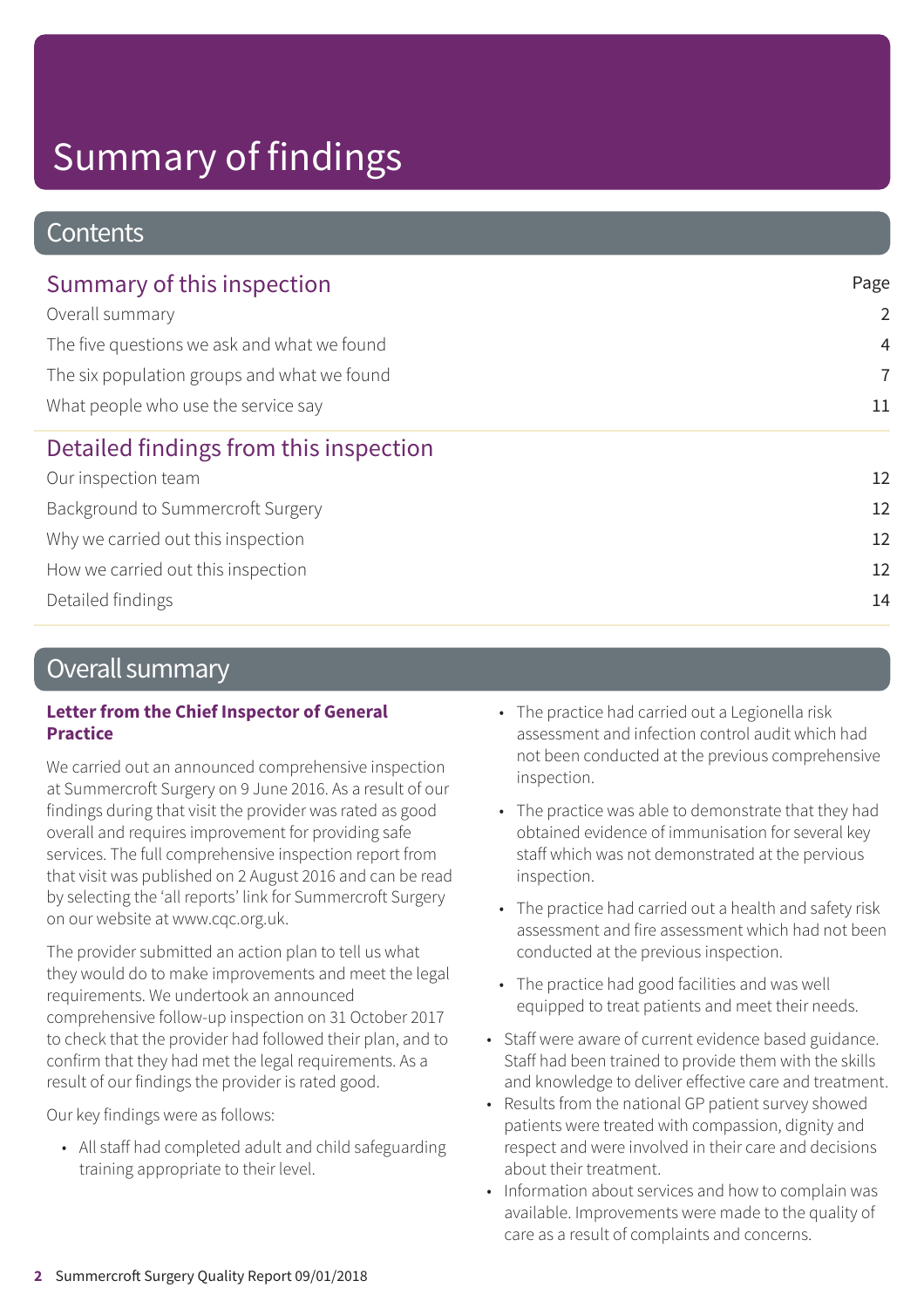- There was a clear leadership structure and staff felt supported by management. The practice proactively sought feedback from staff and patients, which it acted on.
	- Although there was a process in place for the collection of prescriptions some staff members were unsure of it.
	- Not all staff had undertaken role appropriate training, specifically infection control and information governance.
	- Communication was not effective, although regular staff meetings were conducted staff spoken to on the day were unsure of some systems and processes.

There were areas where the provider should make improvements.

The provider should:

• Monitor action on processes and policy and also keep appropriate notes on patients' files when deviating from policy or guidance.

- Review training to ensure all staff members have completed role specific training.
- Consider how best to ensure staff are aware of the practice's prescription collection processes.
- Continue to review and improve how patients with caring responsibilities are identified and recorded on the clinical system to ensure that information, advice and support is made available to them.
- Conduct a risk assessment for emergency medicines.
- Consider reviewing communication with staff with a view to make it more effective.
- Continue to review patients access in relation to GP patient survey results.
- Improve diabetes performance.

#### **Professor Steve Field CBE FRCP FFPH FRCGP**

Chief Inspector of General Practice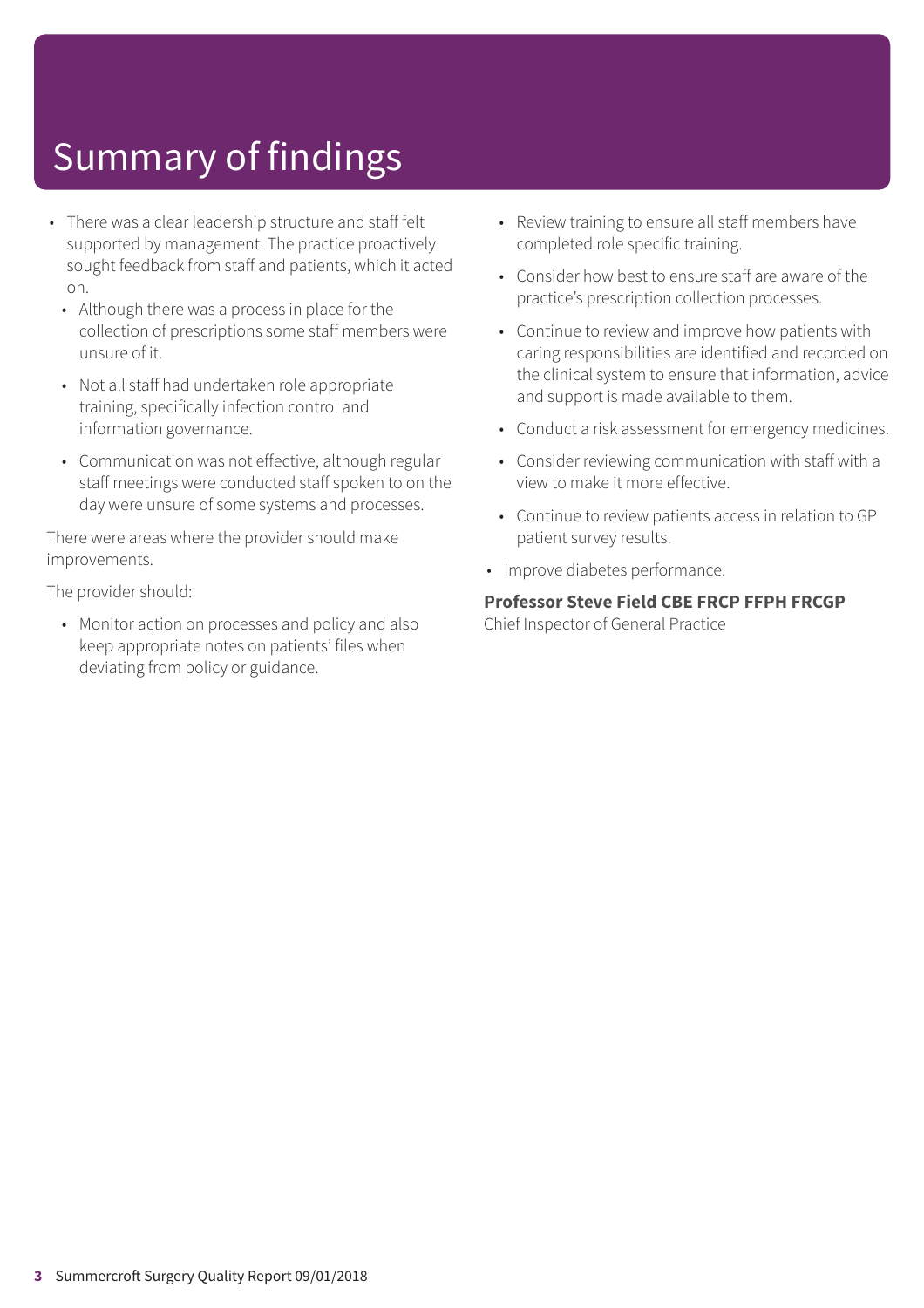### The five questions we ask and what we found

We always ask the following five questions of services.

#### **Ar e services safe ?**

The practic e is rated as good for providing saf e services.

- The practice had carried out a Legionella risk assessment; they had also conducted an infection control audit which the y had not done at the pr evious inspection.
- The practice had reviewed staff members' immunisation status.
- F rom the sample of documented examples we r eviewed, we found there were systems for reporting and recording significant events; lessons wer e shared t o mak e sur e action was taken to improve safety in the practice. However, not all staff member s wer e awar e of wher e t o find the significant event form. When things went wrong patients wer e informed as soon as practicable, received r easonable support , truthful information, and a written apology. The y wer e told about any actions t o improve processes t o pr event the same thing happening again.
- The practice needed to keep appropriate notes on patients' files when deviating from polic y or guidanc e. For example documenting why the y had not recalled patients for blood test who wer e on high risk medicine. However after the inspection the practic e provided us with justifications for not following guidanc e on these particular patients.
- Although there was a process in place for the collection of prescriptions some staff member s wer e unsur e of it.
- Staff demonstrated that they understood their responsibilities and all had received training on saf eguarding children and vulnerable adults rele vant t o their role.
- The practice had some emergency medicines; however, they failed t o conduct a risk assessment for the ones the y did not have. The practice told us this was because they were located close t o a hospital.

### **Ar e services effective ?**

The practic e is rated as good for providing effective services.

- Dat a from the Quality and Out comes F ramework showed patient out comes wer e averag e compared t o the national average.
- Staff wer e awar e of current evidenc e based guidance.
- Staff had the skills and knowledge to deliver effective care and tr eatment.

**Good –––**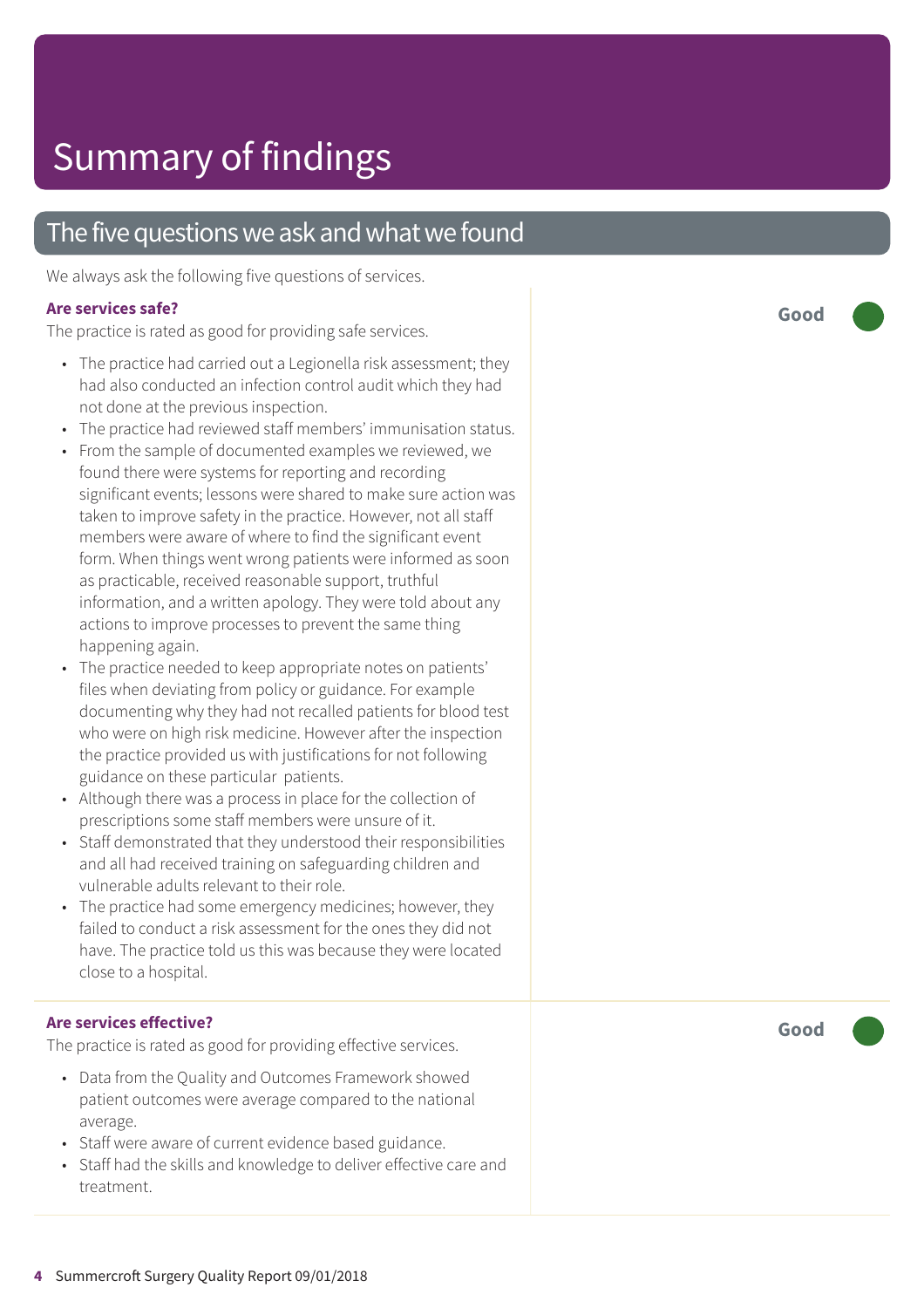- Some staff members had not completed infection control or information governance training. • Clinical audits demonstrated quality improvement. • There was evidence of appraisals and personal development plans for all staff. • Staff worked with other health care professionals to understand and meet the range and complexity of patients' needs. • End of life care was coordinated with other services involved. **Are services caring?** The practice is rated as good for providing caring services. • Data from the national GP patient survey showed patients rated the practice average for several aspects of care. • Survey information we reviewed showed that patients said they were treated with compassion, dignity and respect and they
	- Information for patients about the services available was accessible.
	- We saw staff treated patients with kindness and respect, and maintained patient and information confidentiality.

were involved in decisions about their care and treatment.

#### **Are services responsive to people's needs?**

The practice is rated as good for providing responsive services.

- The practice understood its population profile and had used this understanding to meet the needs of its population.
- The practice took account of the needs and preferences of patients with life-limiting conditions, including patients with a condition other than cancer and patients living with dementia.
- Patients we spoke with said they found it easy to make an appointment with a named GP and there was continuity of care, with urgent appointments available the same day.
- The practice had good facilities and was well equipped to treat patients and meet their needs.
- Information about how to complain was available and evidence from two examples reviewed showed the practice responded quickly to issues raised. Learning from complaints was shared with staff and other stakeholders.

#### **Are services well-led?**

The practice is rated as good for being well-led.

**Good –––**

**Good –––**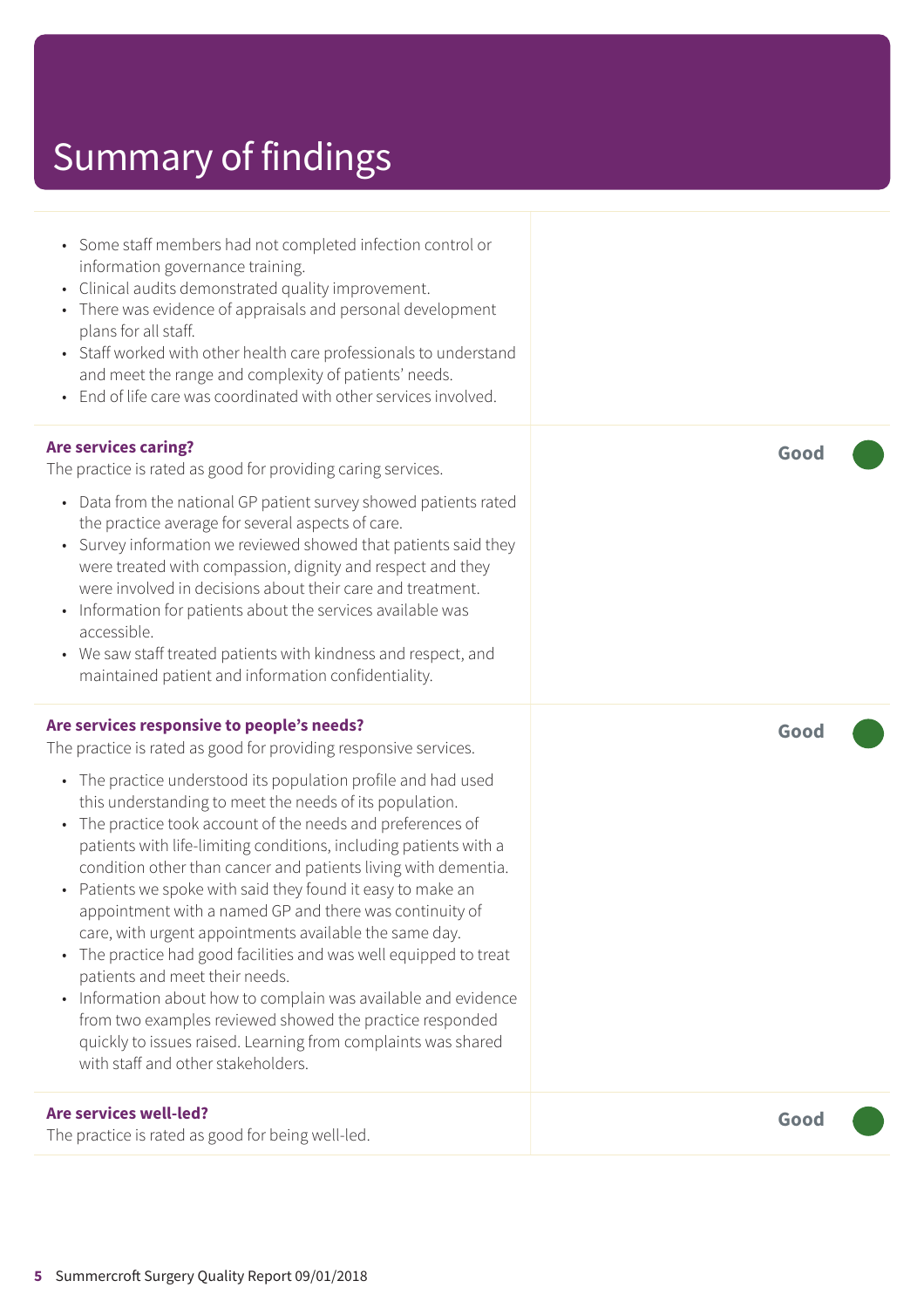- The practice had a clear vision and strategy to deliver high quality care and promote good outcomes for patients. Staff were clear about the vision and their responsibilities in relation to it.
- There was a clear leadership structure and staff felt supported by management. The practice had policies and procedures to govern activity and held regular governance meetings.
- An overarching governance framework supported the delivery of the strategy and good quality care.
- Staff had received annual performance reviews and attended staff meetings and training opportunities.
- The provider was aware of the requirements of the duty of candour. In examples we reviewed we saw evidence the practice complied with these requirements.
- The partners encouraged a culture of openness and honesty. The practice had systems for being aware of notifiable safety incidents and sharing the information with staff and ensuring appropriate action was taken.
- The practice proactively sought feedback from staff and patients and we saw examples where feedback had been acted on. The practice engaged with the Patient Participation Group.
- There was a focus on continuous learning and improvement at all levels.
- GPs who were skilled in specialist areas used their expertise to offer additional services to patients.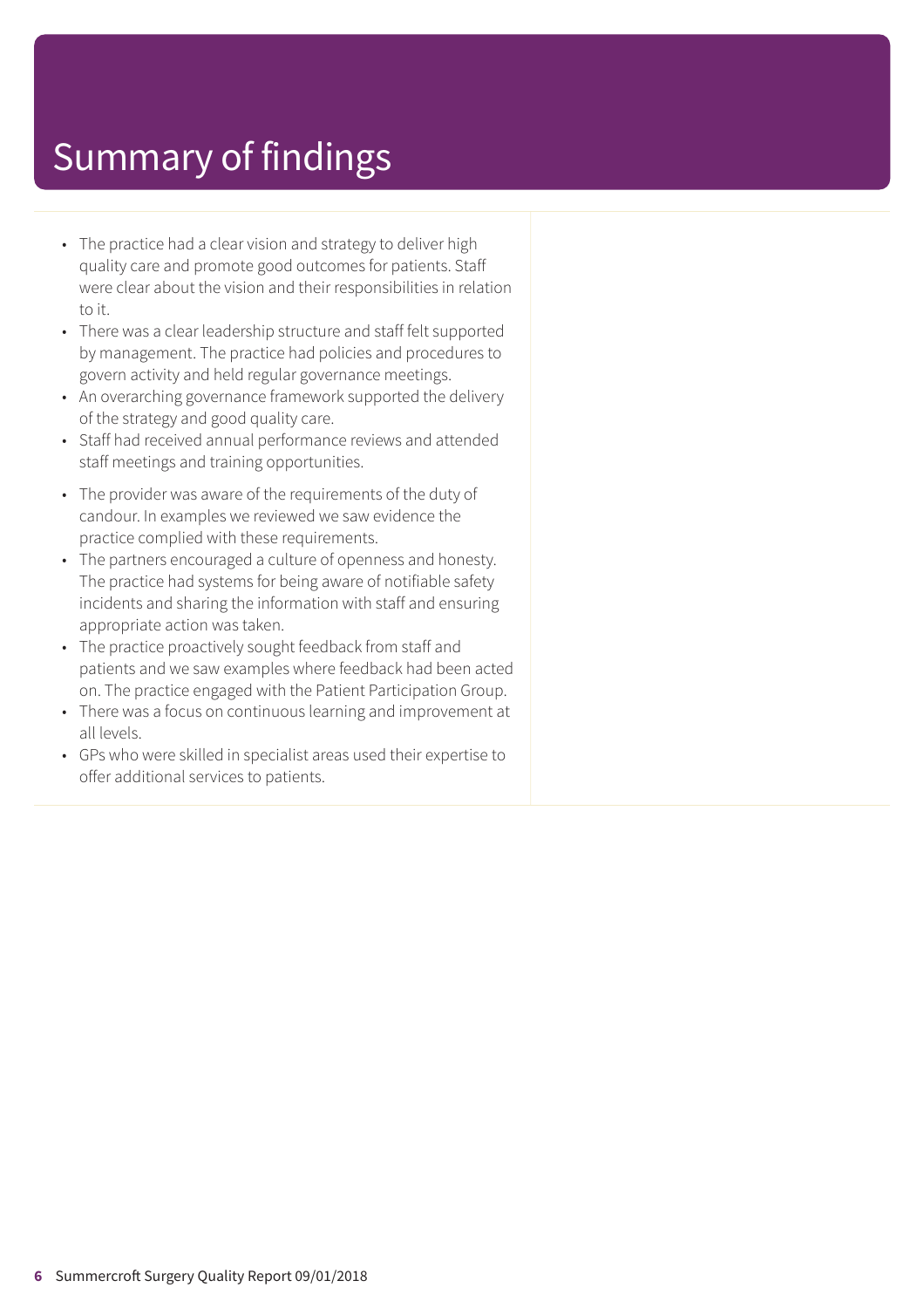### The six population groups and what we found

We always inspect the quality of care for these six population groups.

#### **Older people**

The practice is rated as good for the care of older people.

- Staff were able to recognise the signs of abuse in older patients and kne w how t o escalat e any concerns.
- The practice offered proactive, personalised care to meet the needs of the older patients in its population.
- The practice was responsive to the needs of older patients, and offered home visits and ur gent appointments for those with enhanced needs.
- The practice identified at an early stage older patients who may need palliative care as they were approaching the end of life. It involved older patients in planning and making decisions about their care, including their end of lif e care.
- The practice followed up on older patients discharged from hospital and ensured that their care plans were updated to reflect any extr a needs.
- The practic e had a named clinical lead who was responsible for reviewing the practice's approach for the management and car e of all patients over the ag e of 75 years.

#### **People with long term conditions**

The practice is rated as good for the care of people with long-term conditions.

- The nurse and GP s had lead roles in long-term disease management and patients at risk of hospital admission wer e identified as a priority.
- Performance for diabetes related indicators was comparable to the local and national average:
- 84% of patients with diabetes on the register had their blood sugar recorded as well controlled (local averag e 78%, national average of 79%). The exception reporting rate for the service was 11%, local 9% and national 11%.
- 78% of patients with diabe tes on the r egister had their cholesterol measured as well controlled (local 77%, national average 80%). The exception reporting rate for the service was 21%, local 11% and national 13%.
- The practice followed up on patients with long-term conditions dischar ged from hospital and ensured that their car e plans were updated to reflect any additional needs.
- All these patients had a named GP and there was a system to recall patients for a structured annual review to check their

**Good –––**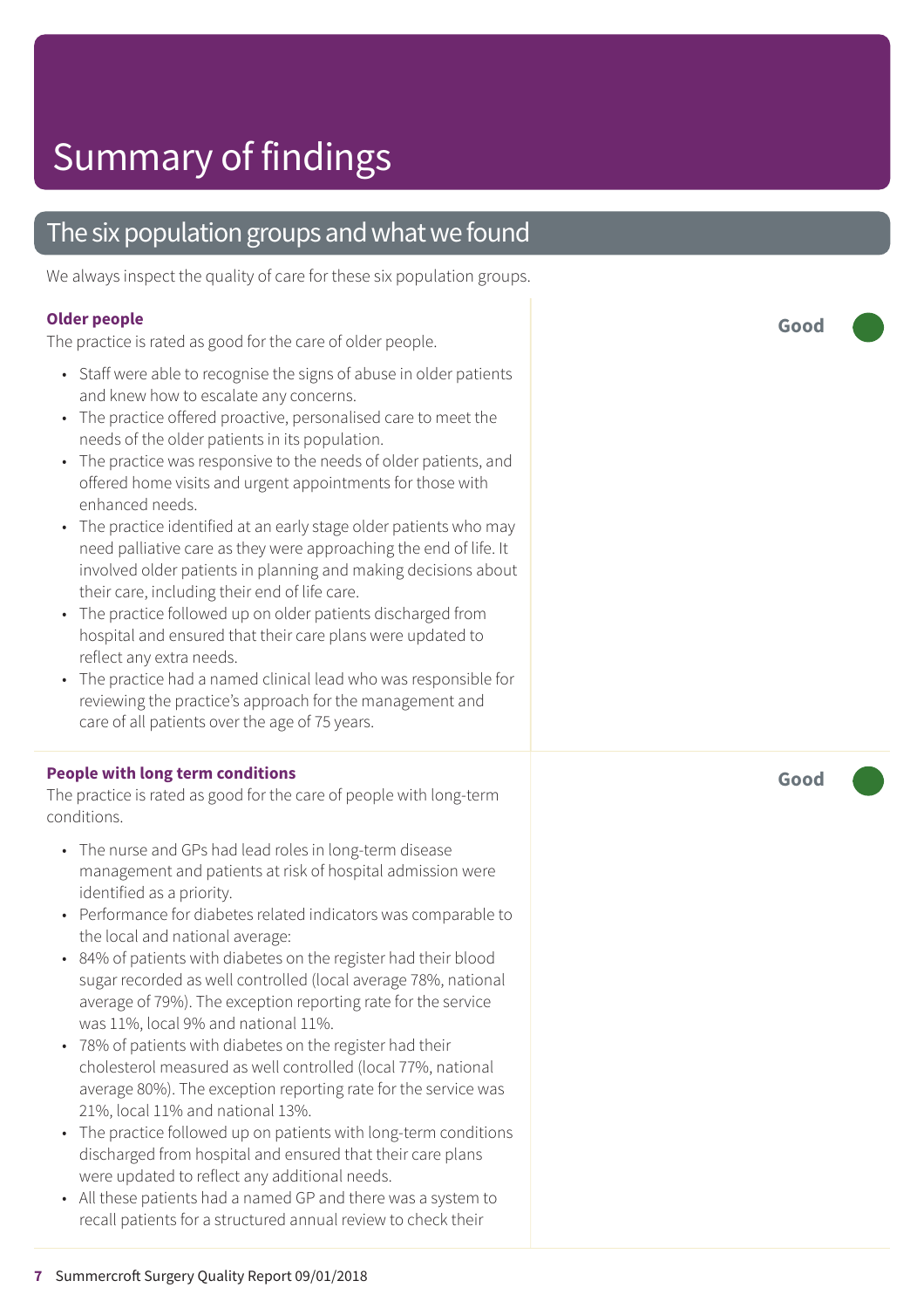| health and medicines needs were being met. For those patients<br>with the most complex needs, the named GP worked with<br>relevant health and care professionals to deliver a<br>multidisciplinary package of care.                                                                                                                                                                                                                                                                                                                                                                                                                                                                                                                                                                                                                                                                                   |  |
|-------------------------------------------------------------------------------------------------------------------------------------------------------------------------------------------------------------------------------------------------------------------------------------------------------------------------------------------------------------------------------------------------------------------------------------------------------------------------------------------------------------------------------------------------------------------------------------------------------------------------------------------------------------------------------------------------------------------------------------------------------------------------------------------------------------------------------------------------------------------------------------------------------|--|
| <b>Families, children and young people</b><br>The practice is rated as good for the care of families, children and<br>young people.                                                                                                                                                                                                                                                                                                                                                                                                                                                                                                                                                                                                                                                                                                                                                                   |  |
| • From the sample of documented examples we reviewed we<br>found there were systems to identify and follow up children<br>living in disadvantaged circumstances and who were at risk, for<br>example, children and young people who had a high number of<br>Accident and Emergency (A&E) attendances.<br>Immunisation rates were slightly below for some standard<br>$\bullet$<br>childhood immunisations.<br>Patients told us, on the day of inspection, that children and<br>$\bullet$<br>young people were treated in an age-appropriate way and were<br>recognised as individuals.<br>Appointments were available outside of school hours and the<br>premises were suitable for children and babies.<br>The practice worked with midwives, health visitors to support<br>this population group. For example, in the provision of<br>ante-natal, post-natal and child health surveillance clinics. |  |
| Working age people (including those recently retired and<br>students)                                                                                                                                                                                                                                                                                                                                                                                                                                                                                                                                                                                                                                                                                                                                                                                                                                 |  |
| The practice is rated as good for the care of working age people<br>(including those recently retired and students).                                                                                                                                                                                                                                                                                                                                                                                                                                                                                                                                                                                                                                                                                                                                                                                  |  |
| • The needs of this population had been identified and the<br>practice had adjusted the services it offered to ensure these<br>were accessible, flexible and offered continuity of care, for<br>example, extended opening hours on a Saturday morning and<br>giving patients access to the three GP alliance hubs in the area.<br>The practice was proactive in offering online services as well as<br>a full range of health promotion and screening that reflects the<br>needs for this age group.                                                                                                                                                                                                                                                                                                                                                                                                  |  |
| People whose circumstances may make them vulnerable<br>The practice is rated as good for the care of people whose<br>circumstances may make them vulnerable.                                                                                                                                                                                                                                                                                                                                                                                                                                                                                                                                                                                                                                                                                                                                          |  |

• The practice held a register of patients living in vulnerable circumstances including homeless people, travellers and those with a learning disability.

**Good –––**

**Good –––**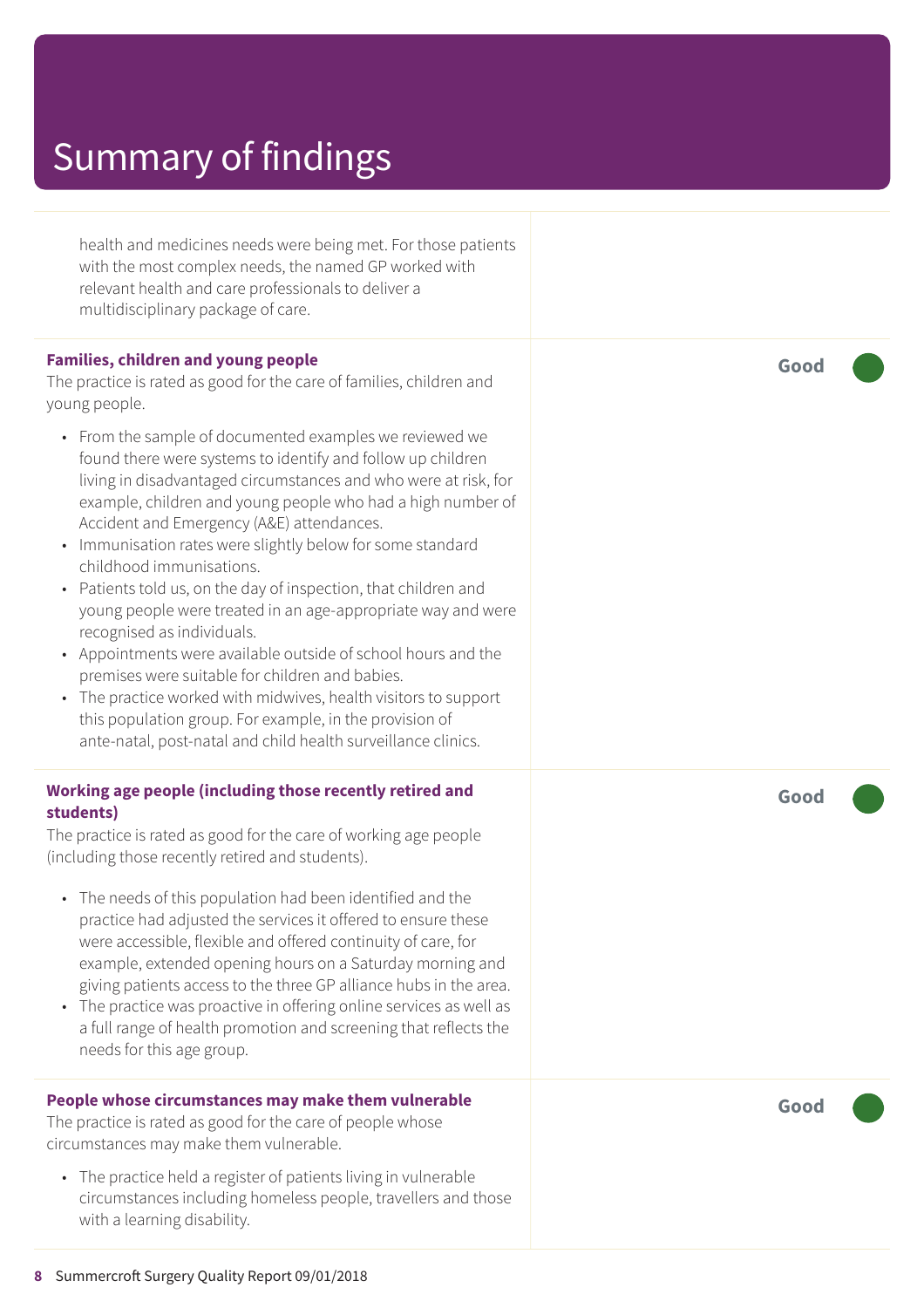- End of lif e car e was delivered in a coordinated way which took int o ac count the needs of those whose circumstances may mak e them vulnerable.
- The practic e offered longer appointments for patients with a learning disability.
- The practice had 24 patients on the learning disability register, 100% of these patients had received a health check in the last year.
- The practice regularly worked with other health care professionals in the case management of vulnerable patients.
- The practic e had information available for vulnerable patients about how t o ac cess various support groups and voluntar y or ganisations.
- Staff interviewed knew how to recognise signs of abuse in children, young people and adults whose circumstances may mak e them vulnerable. The y wer e awar e of their responsibilities regarding information sharing, documentation of saf eguarding concerns and how t o contact rele vant agencies in normal working hour s and out of hours.

#### **People experiencing poor mental health (including people with dementia)**

The practice is rated as good for the care of people experiencing poor mental health (including people with dementia).

- The practice carried out advance care planning for patients living with dementia.
- 81% of patients diagnosed with dementia had had their car e r eviewed in a fac e t o fac e meeting in the last 12 months, (local averag e 82%, national averag e 84%).
- The practic e specifically considered the physical health needs of patients with poor mental health and dementia.
- 94% of patients with schizophrenia, bipolar affective disorder and other psychoses had their alcohol consumption recorded in the preceding 12 months (local averag e 85%, national average 91%). The exception reporting rate for the practice was 9%, local 8% and national 9%.
- 93% of patients with schizophrenia, bipolar affective disorder and other psychoses had a comprehensive, agreed car e plan recorded in the last 12 months local averag e 85%, national average 89%. (The exception reporting rate for the practice was 15%, local 9% and national 12%).
- The practice regularly worked with multi-disciplinary teams in the case management of patients experiencing poor mental health, including those living with dementia.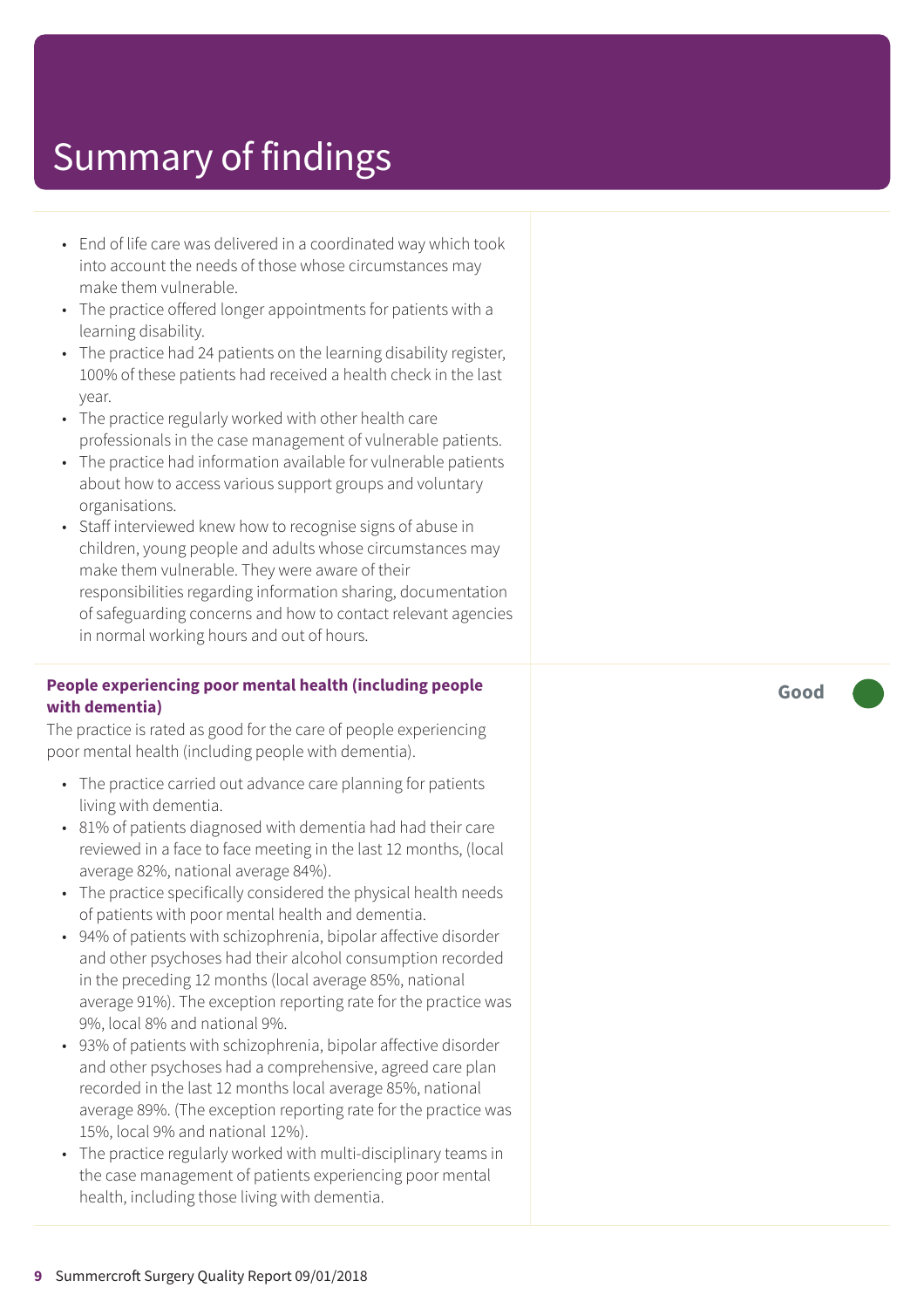- Patients at risk of dementia were identified and offered an assessment.
- The practice had information available for patients experiencing poor mental health about how they could access various support groups and voluntary organisations.
- The practice had a system to follow up patients who had attended accident and emergency where they may have been experiencing poor mental health.
- Staff interviewed had a good understanding of how to support patients with mental health needs and dementia.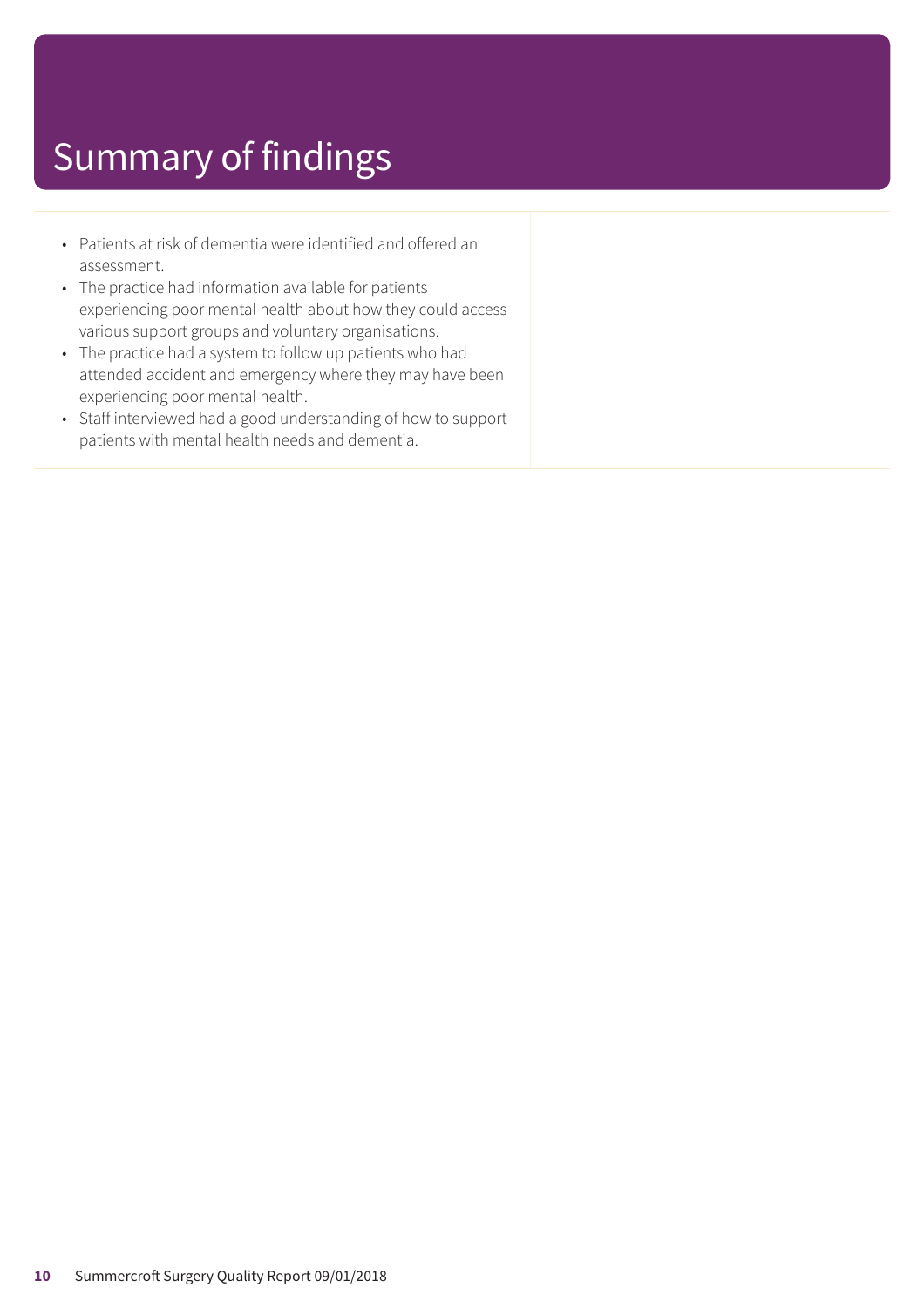### What people who use the service say

The national GP patient survey results were published in July 2017. The results showed the practice was performing in line with local and national averages. Two hundred and twenty seven survey forms were distributed and 108 were returned. This represented 1% of the practice's patient list.

- 76% of patients described the overall experience of this GP practice as good compared with the CCG average of 83% and the national average of 85%.
- 56% of patients described their experience of making an appointment as good compared with the CCG average of 72% and the national average of 73%.
- 59% of patients said they would recommend this GP practice to someone who has just moved to the local area compared with the CCG average of 78% and the national average of 77%.

The practice was aware of the lower GP patient results percentages, as a result they had they had produced a Patient Participation Group (PPG) action plan. They also had a notice board in reception with "you said: we did" The plan included addressing concerns regarding long

waiting times on the phone; the practice reviewed the receptionist rota and ensured three receptionists were answering the phone throughout the day. The plan also included looking at difficulty in booking appointments, consequently the practice reviewed the appointment system to include more telephone slots and more book on the day appointments.

As part of our inspection we also asked for CQC comment cards to be completed by patients prior to our inspection. We received 14 comment cards which were all positive about the standard of care received.

We spoke with seven patients during the inspection. All patients said they were satisfied with the care they received and thought staff were approachable, committed and caring.

The practice friends and family test from July 2017 to September 2017 feedback had 263 responses, 98 patients were likely or extremely likely to recommend the practice. 43 were neither likely nor unlikely to recommend, 119 were unlikely or extremely unlikely to recommend.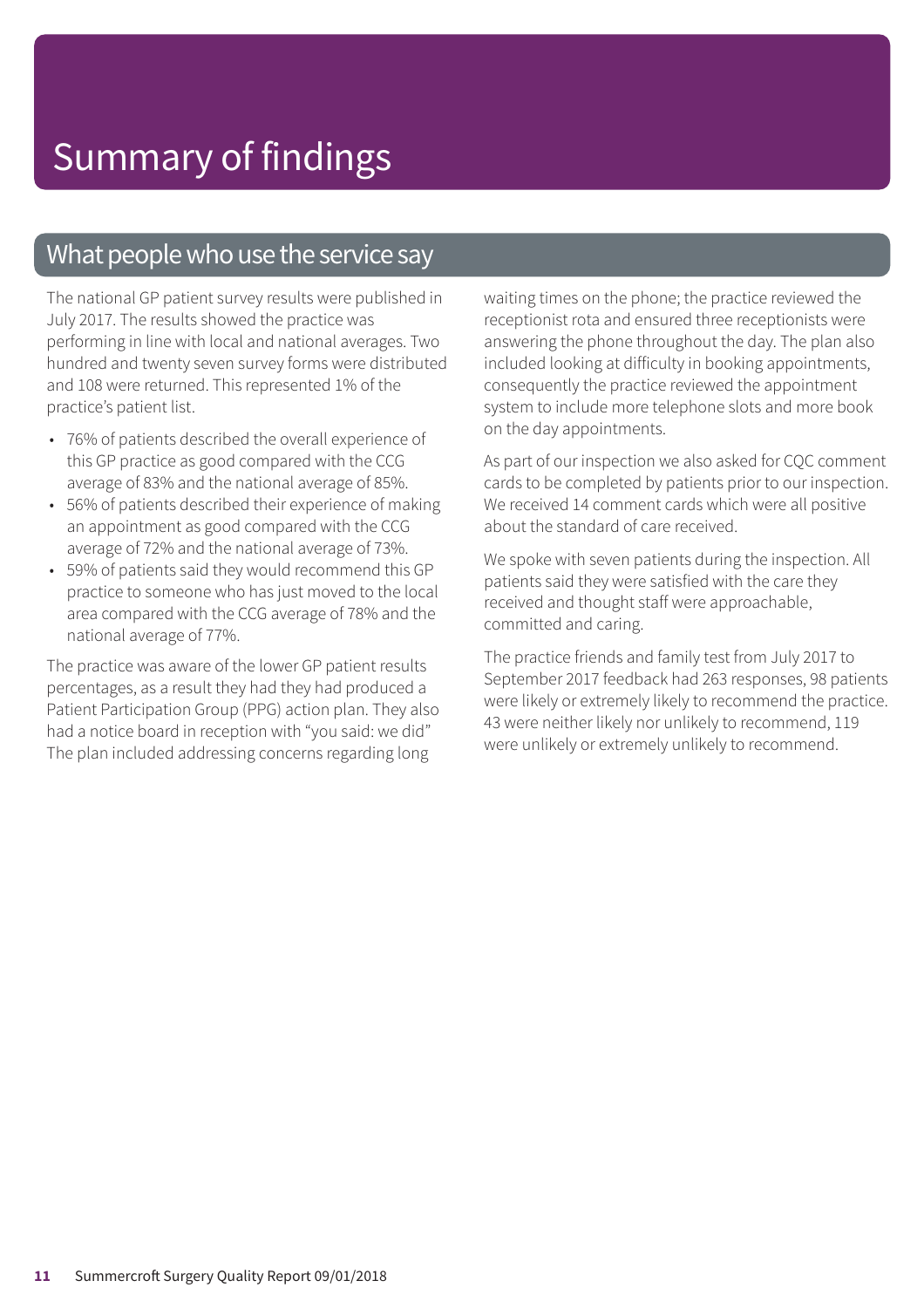

# Summercroft Surgery **Detailed findings**

### Our inspection team

### **Our inspection team was led by:**

Our inspection team was led by a CQC Lead Inspector**.** The team included a GP specialist adviser, and an Expert by Experience.

### **Background to Summercroft Surgery**

Summercroft Surgery is located in Orpington in the London Borough of Bromley. The practice serves approximately 11,300 people living in the local area. The local area is relatively affluent. The practice has higher than average numbers of people over the age of 65 years registered for services.

The practice operates from a single site. It is situated in purpose-built premises with a ground and first floor. There are ten consulting rooms the ground floor. The premises are fully wheelchair accessible with level access at the entrance and an accessible toilet on site there is a lowered desk, automatic doors and a hearing loop. There is also a car park for patients to use, including dedicated disabled parking bays.

There are six GP partners (four female, two male) as well as one salaried GP (male), four practice nurses and a healthcare assistant. There is also a regular locum GP. Overall the practice provides 46 GP sessions each week. The practice also employs a range of non-clinical support staff comprising a practice manager, an assistant practice manager, an accounts manager, a medical secretary, two prescription clerks, three administrators and eleven receptionists.

The practice offers appointments on the day and books appointments up to two weeks in advance. The practice has appointments from 8am to 6.30pm Monday to Friday. The practice also offers extended opening hours on Saturdays from 8am to 11am. Patients who need attention outside of these times are directed to call the 111 service for advice and onward referral to other GP out-of-hours services. The practice is also part of the Bromley GP Alliance. This provides access to GP appointments up until 8pm on weekdays, and until 8pm at weekends, at various GP practice locations throughout Bromley as part of a primary care hub agreement.

Summercroft Surgery is contracted by NHS England to provide Personal Medical Services (PMS). The practice provides GP services commissioned by NHS Bromley Clinical Commissioning Group (CCG). The practice is registered with the Care Quality Commission (CQC) to carry out the following regulated activities: Diagnostic and screening procedures; Family planning; Maternity and midwifery services; Surgical procedures; Treatment of disease, disorder or injury.

### Why we carried out this inspection

We carried out an announced comprehensive inspection of this practice on 9 June 2016 under Section 60 of the Health and Social Care Act 2008 as part of our regulatory functions. We found that the provider was not meeting some legal requirements and they were rated as good overall and requires improvement in the safe domain.

We issued a requirement notice under the following regulation:

Regulation 12: Safe care and treatment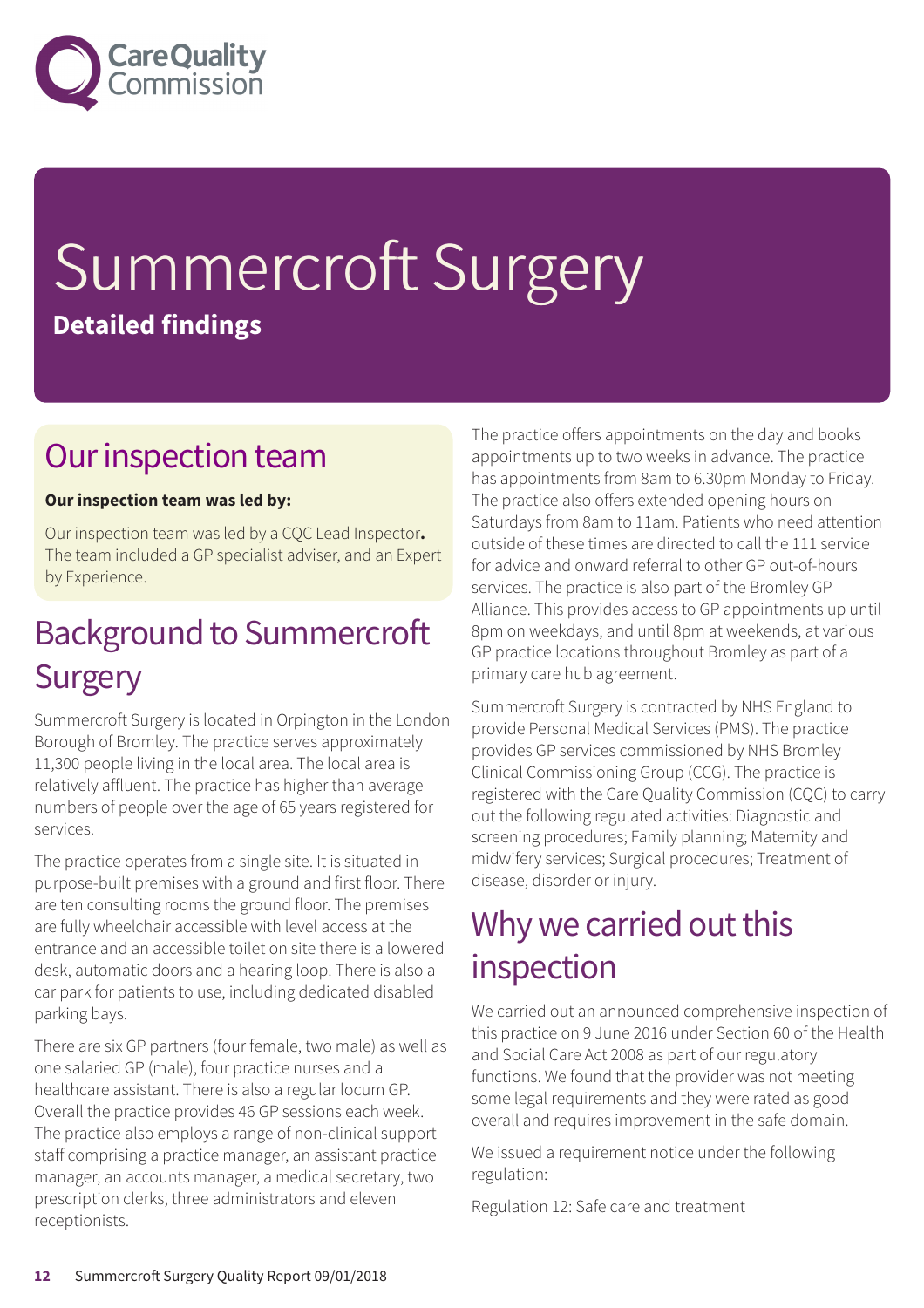# Detailed findings

We undertook a further announced comprehensive inspection of Summercroft Surgery on 31 October 2017. This inspection was carried out to ensure improvements had been made and to assess whether the practice had now met legal requirements.

### How we carried out this inspection

Before visiting, we reviewed a range of information we hold about the practice and asked other organisations to share what they knew. We carried out an announced visit on 31 October 2017. During our visit we:

- Spoke with a range of staff GPs, practice nurse, practice manager, administrative and reception staff, and spoke with patients who used the service.
- Observed how patients were being cared for in the reception area and talked with carers and/or family members.
- Reviewed comment cards where patients and members of the public shared their views and experiences of the service.
- Looked at information the practice used to deliver care and treatment plans.
- We sampled suitable records and found that the exceptions were appropriately reported.
- We checked patients records, who were on high risk medicines to see if they were being monitored appropriately.

To get to the heart of patients' experiences of care and treatment, we always ask the following five questions:

- $\cdot$  Is it safe?
- Is it effective?
- Is it caring?
- Is it responsive to people's needs?
- Is it well-led?

We also looked at how well services were provided for specific groups of people and what good care looked like for them. The population groups are:

- older people
- people with long-term conditions
- families, children and young people
- working age people (including those recently retired and students)
- people whose circumstances may make them vulnerable
- people experiencing poor mental health (including people with dementia).

Please note that when referring to information throughout this report, for example any reference to the Quality and Outcomes Framework data, this relates to the most recent information available to the CQC at that time.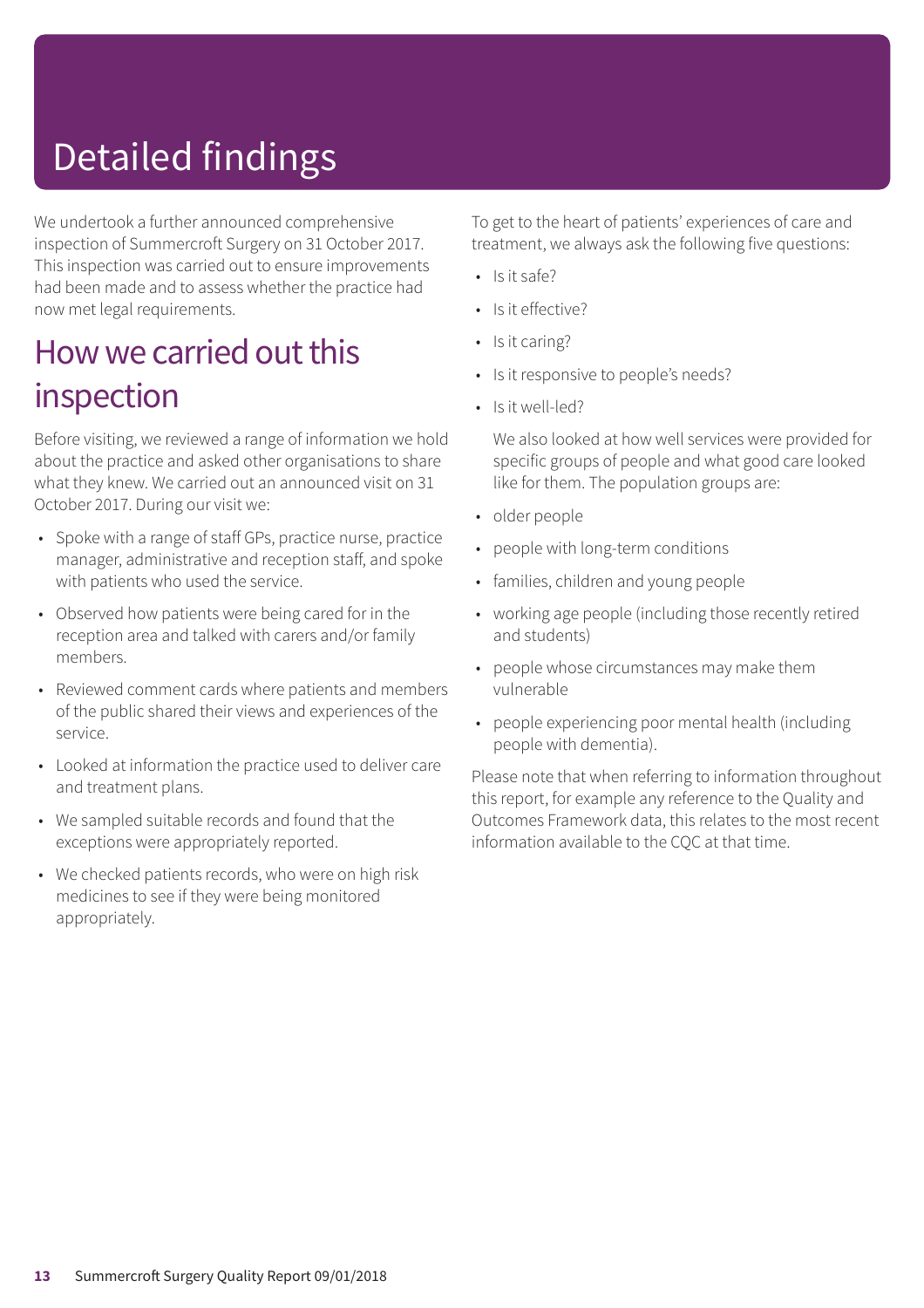## Are services safe?

### **Our findings**

At our comprehensive inspection on 9 June 2016 we rated the practice as requires improvement for providing safe services as the provider had not done all that was reasonably practical to assess and mitigate risks relating to the health, safety and welfare of people using the service.

This included, but was not limited to, the assessing the risk of, and preventing, detecting and controlling the spread of infections.

These arrangements from the last inspection had improved when we undertook a follow up comprehensive inspection on 31 October 2017. The practice is rated as good for providing safe services.

#### **Safe track record and learning**

There was a system for reporting and recording significant events.

- Staff told us they would inform the practice manager of any incidents and there was a recording form available on the practice's computer system. However, not all staff were aware of its location. The incident recording form supported the recording of notifiable incidents under the duty of candour. (The duty of candour is a set of specific legal requirements that providers of services must follow when things go wrong with care and treatment).
- From the sample of documented examples we reviewed we found that when things went wrong with care and treatment, patients were informed of the incident as soon as reasonably practicable, received reasonable support, truthful information, a written apology and were told about any actions to improve processes to prevent the same thing happening again.
- We reviewed safety records, incident reports, patient safety alerts and minutes of meetings where significant events were discussed. The practice carried out a thorough analysis of the significant events.
- We saw evidence that lessons were shared and action was taken to improve safety in the practice. For example, a home visit was requested but never

happened. The practice changed its process for recording home visit request. The practice created a template and subsequently ensured staff complete the template prior to it being forwarded onto GPs.

• The practice also monitored trends in significant events and evaluated any action taken.

#### **Overview of safety systems and process**

The practice had defined and embedded systems, processes and practices in place to minimise risks to patient safety.

- Arrangements for safeguarding reflected relevant legislation and local requirements. Policies were accessible to all staff. The policies clearly outlined who to contact for further guidance if staff had concerns about a patient's welfare. There was a lead member of staff for safeguarding. From the sample of documented examples we reviewed we found that the GPs attended safeguarding meetings when possible or provided reports where necessary for other agencies.
- Staff interviewed demonstrated they understood their responsibilities regarding safeguarding and had received training on safeguarding children and vulnerable adults relevant to their role. Since the last inspection GPs were trained to child protection or child safeguarding level 3. The practice nurses were trained to child protection or child safeguarding level 2. All non-clinical staff were trained to child protection or child safeguarding level 1.
- A notice in the waiting room advised patients that chaperones were available if required. All staff who acted as chaperones were trained for the role and had received a Disclosure and Barring Service (DBS) check. (DBS checks identify whether a person has a criminal record or is on an official list of people barred from working in roles where they may have contact with children or adults who may be vulnerable).

The practice maintained appropriate standards of cleanliness and hygiene.

- We observed the premises to be clean and tidy. There were cleaning schedules and monitoring systems in place.
- The practice nurse was the infection prevention and control (IPC) clinical lead who liaised with the local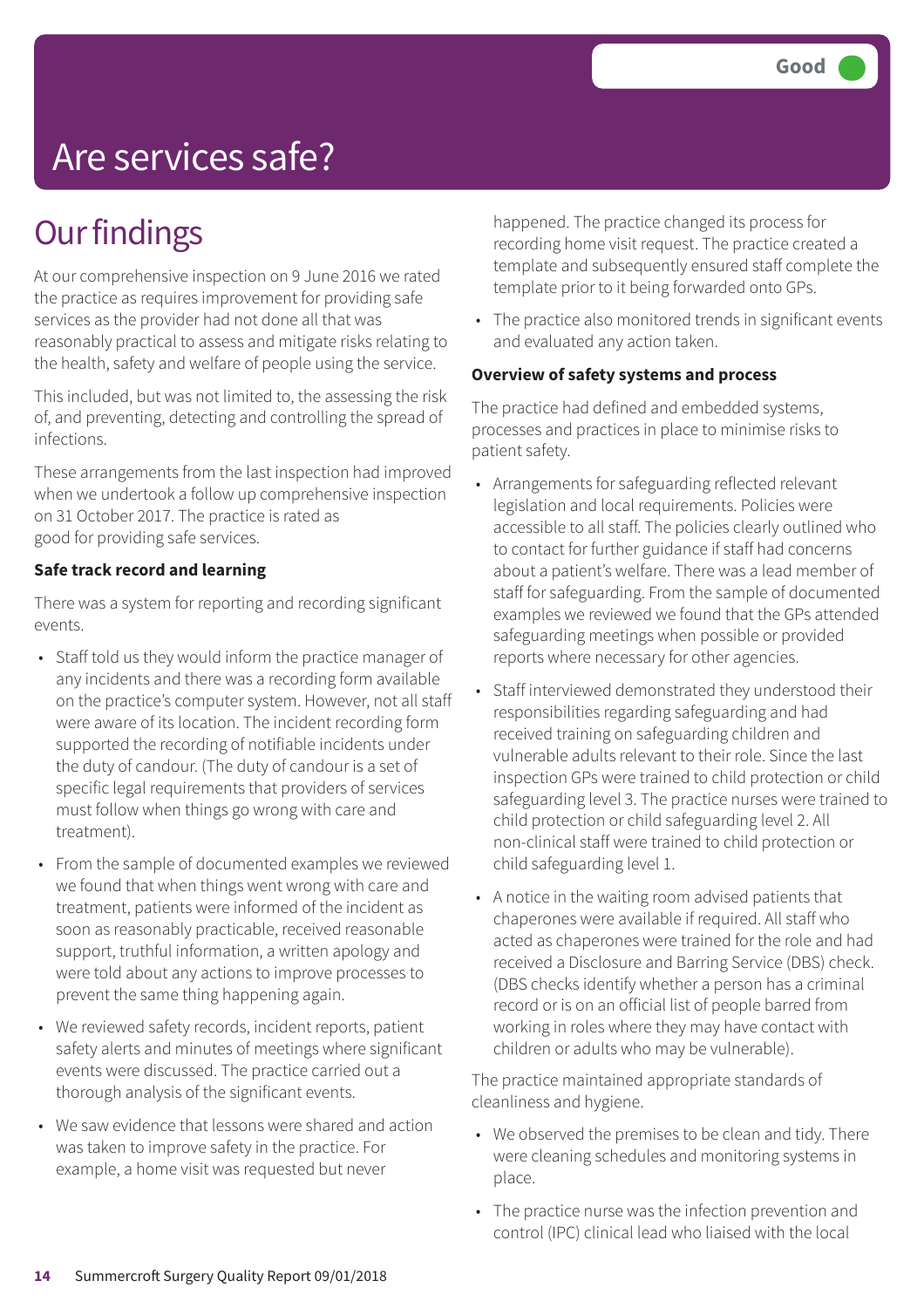### Are services safe?

infection prevention teams to keep up to date with best practice. There was an IPC protocol and staff had received up to date training. Since the last inspection an Annual IPC audit had been undertaken June 2016, this had been reviewed October 2017 we saw evidence that action was taken to address any improvements identified as a result.

• The arrangements for managing medicines, including emergency medicines and vaccines, were not always followed (including obtaining, prescribing, recording, handling, storing, security and disposal). For example patients on high risk medicines were not always recorded as having blood tests. We identified 19 patients on Lithium (widely used for treating Bipolar disorder) we checked five patients' records, and found one had not had the correct blood test done and another had not had a blood test done within three months.However after the inspection the practice provided us with justifications for not following guidance on these particular patients. Repeat prescriptions were signed before being dispensed to patients, however although there was a process in place for the collection of prescriptions some staff members were unsure of it. We found a prescription awaiting collection dating back to the 1 August 2017. When we asked staff members how often prescriptions were checked, one member said monthly, another said every two months. Blank prescription forms and pads were securely stored and there were systems to monitor their use. Patient Group Directions (PGDs are written instructions for the supply or administration of medicines to groups of patients who may not be individually identified before presentation for treatment) had been adopted by the practice to allow nurses to administer medicines in line with legislation. Health care assistants were trained to administer vaccines and medicines and patient specific prescriptions or directions (PSDs are written instructions from a qualified and registered prescriber for a medicine including the dose, route and frequency or appliance to be supplied or administered to a named patient after the prescriber has assessed the patient on an individual basis) from a prescriber were produced appropriately.

We reviewed five personnel files and found appropriate recruitment checks had been undertaken prior to employment. For example, proof of identification, evidence of satisfactory conduct in previous employments in the form of references, qualifications, registration with the appropriate professional body and the appropriate checks through the DBS.

#### **Monitoring risks to patients**

There were procedures for assessing, monitoring and managing risks to patient and staff safety.

- There was a health and safety policy available.
- The practice had an up to date fire risk assessment and carried out regular fire drills. There were designated fire marshals within the practice. There was a fire evacuation plan which identified how staff could support patients with mobility problems to vacate the premises.
- All electrical and clinical equipment was checked and calibrated to ensure it was safe to use and was in good working order.
- The practice had a variety of other risk assessments to monitor safety of the premises such as control of substances hazardous to health and infection control and legionella (Legionella is a term for a particular bacterium which can contaminate water systems in buildings). At the last inspection the practice had not carried out a legionella assessment.

There were arrangements for planning and monitoring the number of staff and mix of staff needed to meet patients' needs. There was a rota system to ensure enough staff were on duty to meet the needs of patients.

#### **Arrangements to deal with emergencies and major incidents**

The practice had arrangements to respond to emergencies and major incidents.

- There was an instant messaging system on the computers in all the consultation and treatment rooms which alerted staff to any emergency.
- All staff received annual basic life support training and there were emergency medicines available in the treatment room.
- The practice had a defibrillator available on the premises and oxygen with adult and children's masks. A first aid kit and accident book were available.
- Emergency medicines were easily accessible to staff in a secure area of the practice and all staff knew of their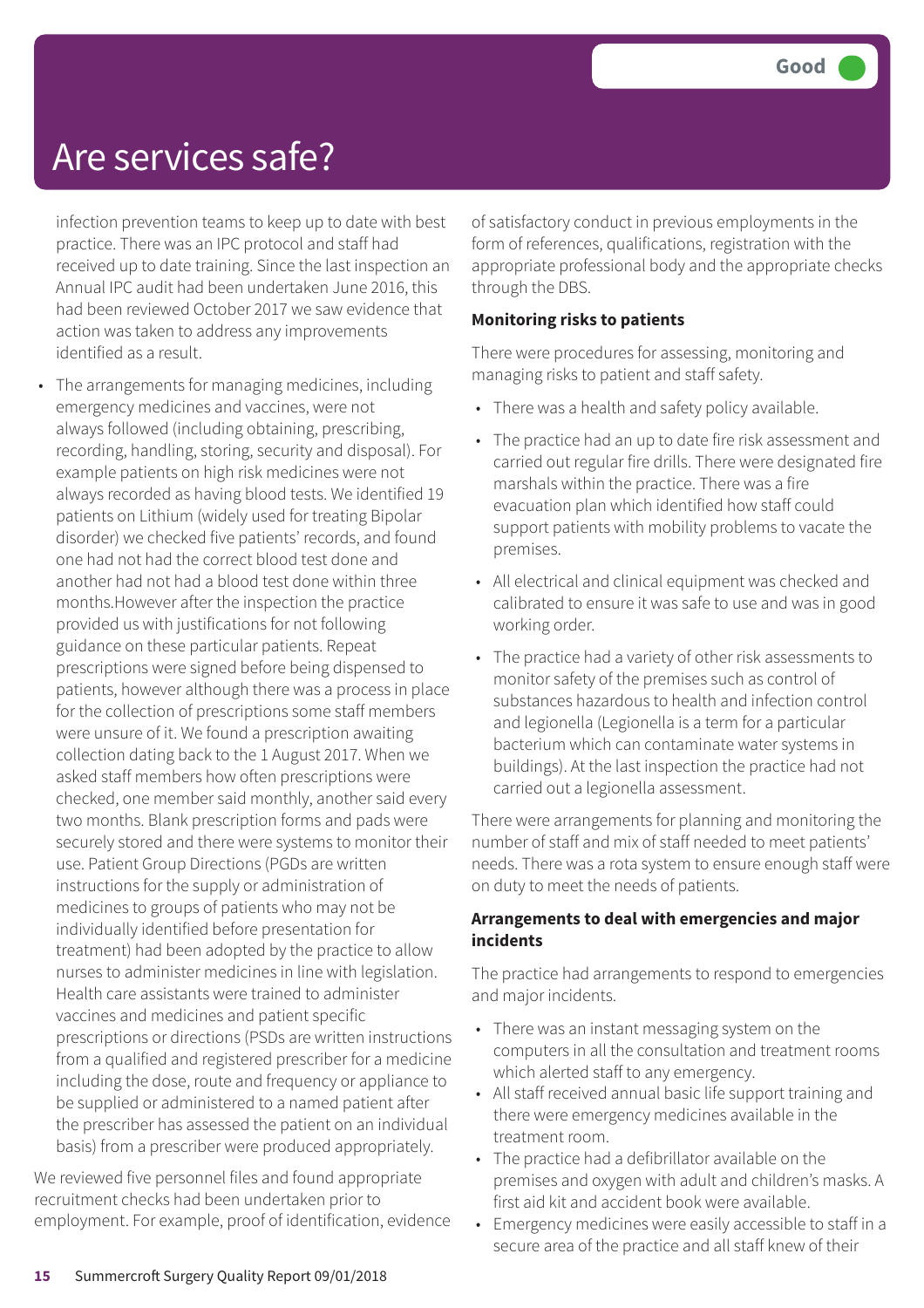### Are services safe?

location. The practice didn't stock all the emergency medicines commonly held in the emergency kit, and the practice had not conducted a risk assessment for not having these medicines, Diclofenac (used to treat mild to moderate pain) or rectal diazepam (used to treat episodes of increased seizure activity in people who are

taking other medications to treat epilepsy seizures), the practice told us they did not stock these medicines because they were located close to a hospital. All the medicines we checked were in date and stored securely.

• The practice had a comprehensive business continuity plan for major incidents such as power failure or building damage. The plan included emergency contact numbers for staff.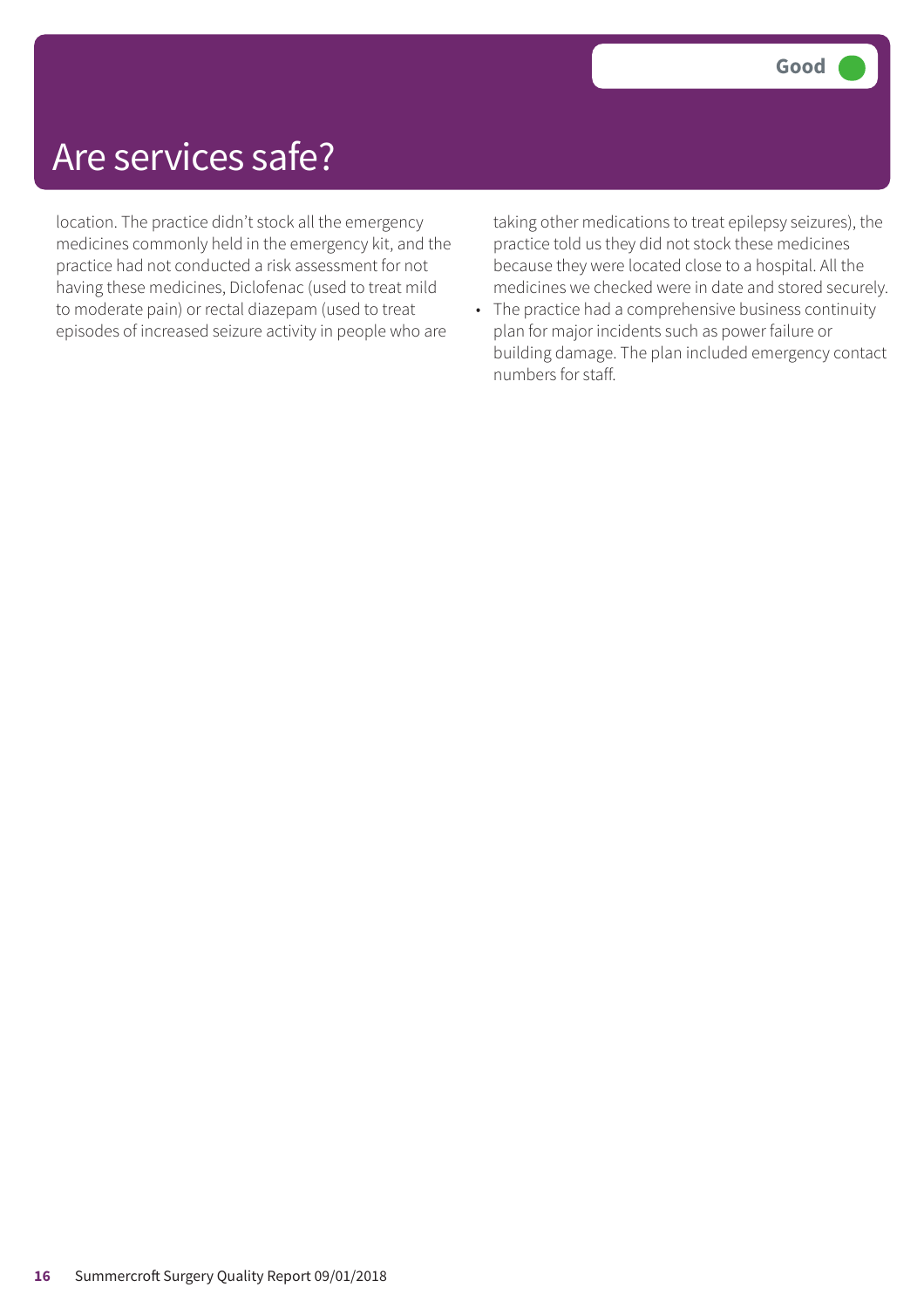## Are services effective?

(for example, treatment is effective)

## **Our findings**

At our comprehensive inspection on 9 June 2016 we rated the practice, as good for providing effective services. At this inspection we looked at effective services of the practice and found that it continued to perform well.

#### **Effective needs assessment**

Clinicians were aware of relevant and current evidence based guidance and standards, including National Institute for Health and Care Excellence (NICE) best practice guidelines.

- The practice had systems to keep all clinical staff up to date. Staff had access to guidelines from NICE and used this information to deliver care and treatment that met patients' needs.
- The practice monitored that these guidelines were followed through risk assessments, and random sample checks of patient records.

#### **Management, monitoring and improving outcomes for people**

The practice used the information collected for the Quality and Outcomes Framework (QOF) and performance against national screening programmes to monitor outcomes for patients. (QOF is a system intended to improve the quality of general practice and reward good practice). The most recent published results were 98% of the total number of points available compared with the clinical commissioning group (CCG) average of 96% and national average of 96% with 12% clinical exception reporting (CCG average 9%; national average 10%). We sampled suitable records and found that the exceptions were appropriately reported. (Exception reporting is the removal of patients from QOF calculations where, for example, the patients are unable to attend a review meeting or certain medicines cannot be prescribed because of side effects.)

This practice was not an outlier for any QOF (or other national) clinical targets. Data from 2016/2017 showed:

Performance for diabetes related indicators was mostly similar to the CCG and national averages.

• 84% of patients with diabetes had well-controlled blood sugar levels in the previous 12 months (CCG average 79%, national average 80%). The exception reporting rate for the practice was 11%, CCG 8% and national 12%.

- 67% of patients with diabetes had well-controlled blood pressure in the previous 12 months (CCG average 76%, national average 78%). The exception reporting rate for the practice was 15%, CCG 7% and national 9%.
- 78% of patients with diabetes on the register had their cholesterol measured as well controlled (CCG average 77%, national average 80%). The exception reporting rate for the practice was 21%, CCG 10% and national 13%.

Performance for mental health related indicators was higher to the CCG and national averages.

- 81% of patients diagnosed with dementia had a recorded review in a face to face meeting in the last 12 months (CCG average 81%, national average 84%). The exception reporting rate for the practice service was 11%, local 6% and national 7%.
- 93% of patients with schizophrenia, bipolar affective disorder and other psychoses had a comprehensive, agreed care plan recorded in the last 12 months local average 85%, national average 90%. The exception reporting rate for the practice was 15%, CCG 10% and national 13%.
- 94% of patients with schizophrenia, bipolar affective disorder and other psychoses whose alcohol consumption had been recorded in the last 12 months (CCG average 85%, national 90%).The exception reporting rate for the practice was 9%, CCG 8% and national 10%.

There was evidence of quality improvement including clinical audit:

The practice had conducted several audits and a full cycle antibiotic prescribing audit. In the first cycle 37 prescriptions for Trimethoprim (Trimethoprim is a type of antibacterial medicine) and 14 for Nitrofurantoin (Nitrofurantoin is an antibiotic that fights bacteria) had been issued, eight prescriptions for any antibiotic had been issued. In the second cycle 15 prescriptions for Trimethoprim had been issued resulting in a 59% reduction and 14 prescriptions for Nitrofurantoin. This demonstrated the practice had reduced the amount of antibiotics being prescribed.

#### **Effective staffing**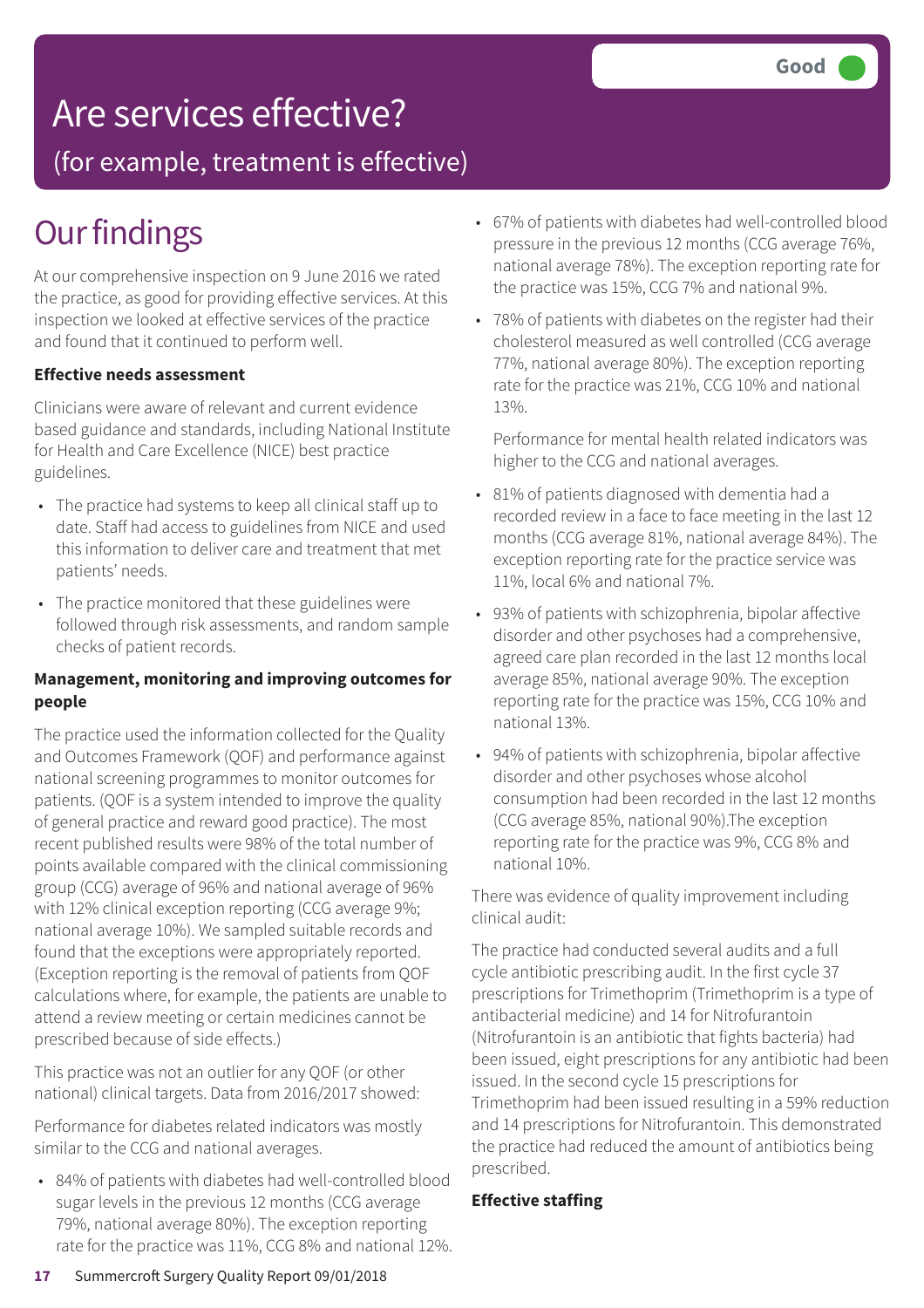## Are services effective?

### (for example, treatment is effective)

Evidence reviewed showed that staff had the skills and knowledge to deliver effective care and treatment.

- Although the practice had an induction programme out of five files checked we did not see a completed induction form.
- The practice could demonstrate how they ensured role-specific training and updating for relevant staff. For example, for those reviewing patients with long-term conditions. However we did identify that four staff members had not undertaken infection control training and two staff members had not undertaken information governance training.
- Staff administering vaccines and taking samples for the cervical screening programme had received specific training which had included an assessment of competence. Staff who administered vaccines could demonstrate how they stayed up to date with changes to the immunisation programmes, for example by access to on line resources and discussion at practice meetings.
- The learning needs of staff were identified through a system of appraisals, meetings and reviews of practice development needs. Staff had access to appropriate training to meet their learning needs and to cover the scope of their work. This included ongoing support, one-to-one meetings, coaching and mentoring, clinical supervision and facilitation and support for revalidating GPs and nurses. All staff had received an appraisal within the last 12 months.
- Staff received training that included: safeguarding, fire safety awareness, basic life support staff had access to and made use of e-learning training modules and in-house training. Not all staff had completed information governance or infection control training.

#### **Coordinating patient care and information sharing**

The information needed to plan and deliver care and treatment was available to relevant staff in a timely and accessible way through the practice's patient record system and their intranet system.

- This included care and risk assessments, care plans, medical records and investigation and test results.
- From the sample of documented examples we reviewed we found that the practice shared relevant information with other services in a timely way, for example when referring patients to other services.

Staff worked together and with other health and social care professionals to understand and meet the range and complexity of patients' needs and to assess and plan ongoing care and treatment. This included when patients moved between services, including when they were referred, or after they were discharged from hospital. Information was shared between services, with patients' consent, using a shared care record. Meetings took place with other health care professionals on a monthly basis when care plans were routinely reviewed and updated for patients with complex needs.

The practice ensured that end of life care was delivered in a coordinated way which took into account the needs of different patients, including those who may be vulnerable because of their circumstances.

#### **Consent to care and treatment**

Staff sought patients' consent to care and treatment in line with legislation and guidance.

- Staff understood the relevant consent and decision-making requirements of legislation and guidance, including the Mental Capacity Act 2005. When providing care and treatment for children and young people, staff carried out assessments of capacity to consent in line with relevant guidance.
- Where a patient's mental capacity to consent to care or treatment was unclear the GP or practice nurse assessed the patient's capacity and, recorded the outcome of the assessment.
- The process for seeking consent was monitored through patient records audits.

### **Supporting patients to live healthier lives**

The practice identified patients who may be in need of extra support and signposted them to relevant services. For example:

• Patients receiving end of life care, carers, those at risk of developing a long-term condition and those requiring advice on their diet, smoking and alcohol cessation.

The practice's uptake for the cervical screening programme was 82%, which was comparable with the CCG average of 81% and the national average of 81%.

There was a policy to offer telephone or written reminders for patients who did not attend for their cervical screening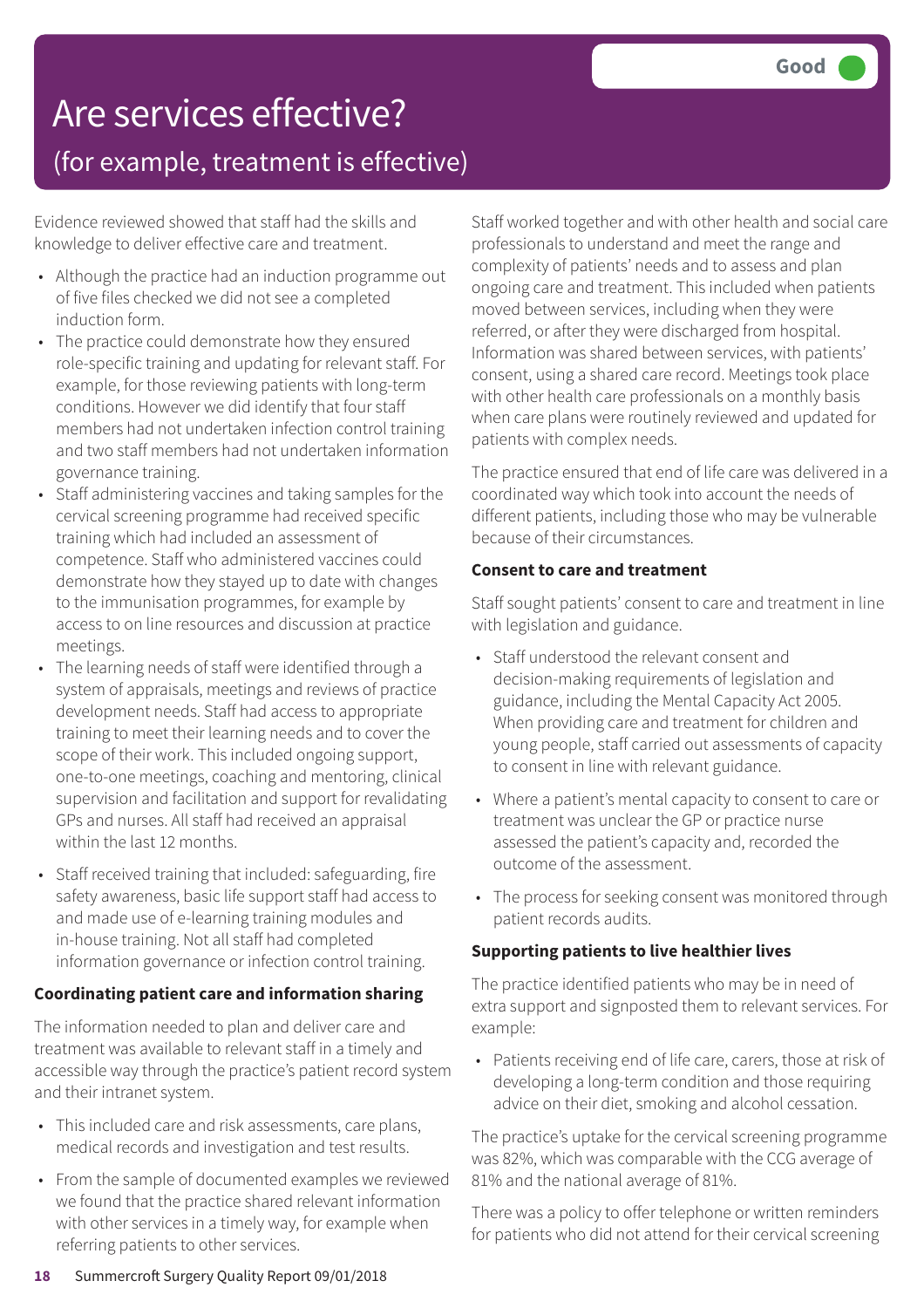### Are services effective? (for example, treatment is effective)

test. The practice demonstrated how they encouraged uptake of the screening programme by using information in different languages and for those with a learning disability and they ensured a female sample taker was available. The practice also encouraged its patients to attend national screening programmes for bowel and breast cancer. There were failsafe systems to ensure results were received for all samples sent for the cervical screening programme and the practice followed up women who were referred as a result of abnormal results.

The practice's uptake for females, 50-70, screened for breast cancer in last 36 months was 79%, which was comparable with the CCG average of 75% and the national average of 73%.

The practice's uptake for persons, 60-69, screened for bowel cancer in last 30 months was 64%, which was comparable with the CCG average of 57% and the national average of 58%.

Patients had access to appropriate health assessments and checks. These included health checks for new patients and

NHS health checks for patients aged 40–74. Appropriate follow-ups for the outcomes of health assessments and checks were made, where abnormalities or risk factors were identified.

Childhood immunisation rates for the vaccinations given were slightly lower than the national averages. There are four areas where childhood immunisations are measured; each has a target of 90%. The practice did not achieve the target in two out of four areas.

- 95% of children aged 1 year had received the full course of recommended vaccines (expected standard 90%).
- 91% of children aged two years had received the pneumococcal conjugate booster vaccine (expected standard 90%).
- 89% of children aged two years had received the haemophilus influenzae type b and meningitis C booster vaccine (expected standard 90%).
- 87% of children aged two years had received the measles, mumps and rubella (MMR) vaccine (expected standard 90%).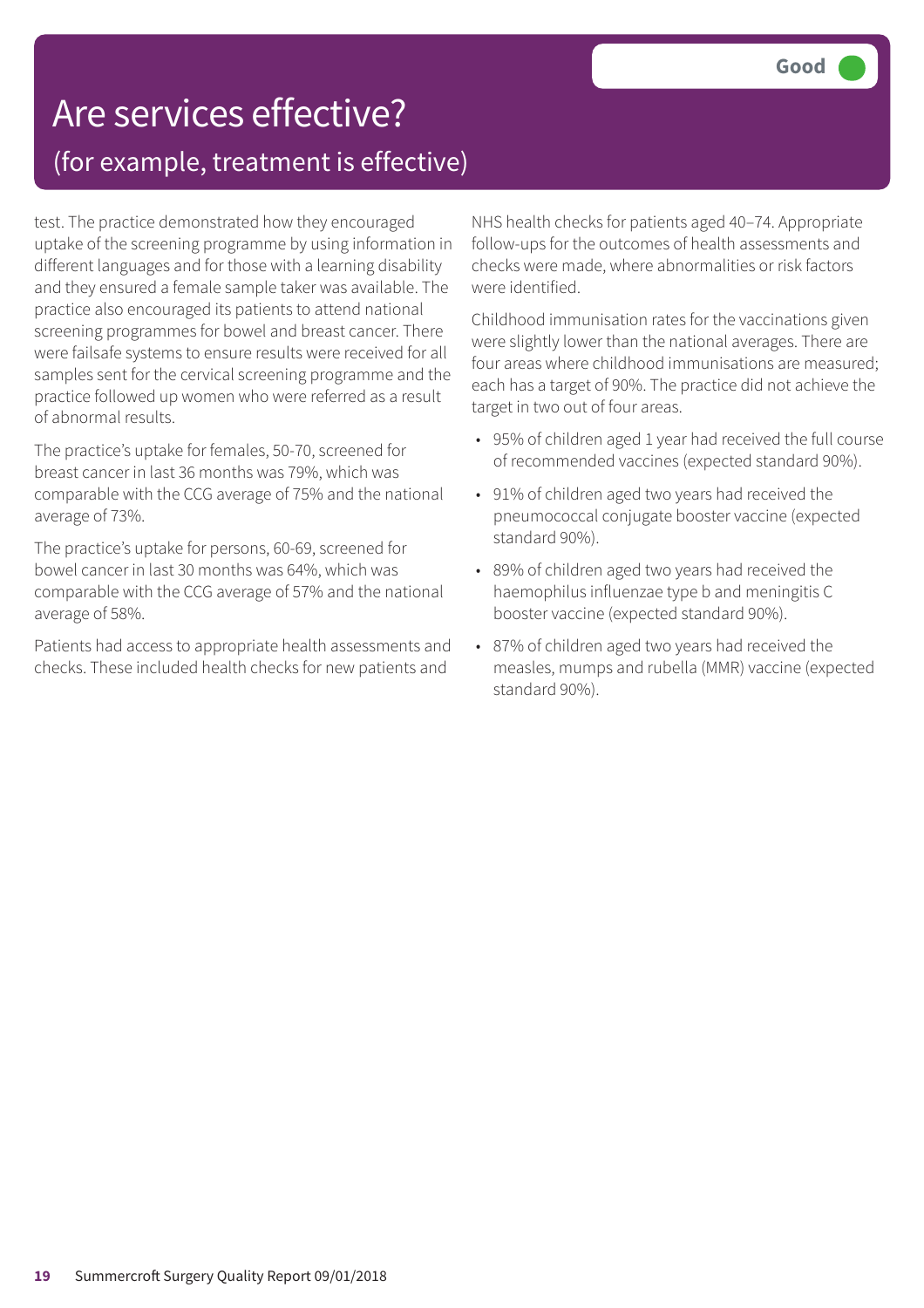# Are services caring?

### **Our findings**

At our previous comprehensive inspection on 9 June 2016, we rated the practice as good for providing caring services. At this inspection we looked at caring and found that it continued to perform well.

#### **Kindness, dignity, respect and compassion**

During our inspection we observed that members of staff were courteous and very helpful to patients and treated them with dignity and respect.

- Curtains were provided in consulting rooms to maintain patients' privacy and dignity during examinations, investigations and treatments.
- Consultation and treatment room doors were closed during consultations; conversations taking place in these rooms could not be overheard.
- Reception staff knew that if patients wanted to discuss sensitive issues or appeared distressed they could offer them a private room to discuss their needs.
- Patients could be treated by a clinician of the same sex.

All of the 14 patient Care Quality Commission comment cards we received were positive about the service experienced. Patients said they felt the practice offered an excellent service and staff were helpful, caring and treated them with dignity and respect.

We spoke with seven patients including seven members of the Patient Participation Group (PPG). They told us they were satisfied with the care provided by the practice and said their dignity and privacy was respected. Comments highlighted that staff responded compassionately when they needed help and provided support when required.

Results from the national GP patient survey showed patients felt they were treated with compassion, dignity and respect. The practice was average for its satisfaction scores on consultations with GPs and nurses. For example:

- 84% of patients said the GP was good at listening to them compared with the clinical commissioning group (CCG) average of 88% and the national average of 89%.
- 79% of patients said the GP gave them enough time compared to the CCG average of 84% and the national average of 86%.
- 95% of patients said they had confidence and trust in the last GP they saw compared to the CCG average of 95% and the national average of 95%
- 84% of patients said the last GP they spoke to was good at treating them with care and concern compared to the CCG average of 84% and the national average of 86%
- 94% of patients said the nurse was good at listening to them compared with the clinical commissioning group (CCG) average of 91% and the national average of 91%.
- 93% of patients said the nurse gave them enough time compared with the CCG average of 91% and the national average of 92%.
- 98% of patients said they had confidence and trust in the last nurse they saw compared with the CCG average of 97% and the national average of 97%.
- 94% of patients said the last nurse they spoke to was good at treating them with care and concern compared with the CCG average of 90% and the national average of 91%.
- 78% of patients said they found the receptionists at the practice helpful compared with the CCG average of 87% and the national average of 87%.

#### **Care planning and involvement in decisions about care and treatment**

Patients told us they felt involved in decision making about the care and treatment they received. They also told us they felt listened to and supported by staff and had sufficient time during consultations to make an informed decision about the choice of treatment available to them. Patient feedback from the comment cards we received was also positive and aligned with these views. We also saw that care plans were personalised. Children and young people were treated in an age-appropriate way and recognised as individuals.

Results from the national GP patient survey showed patients responded positively to questions about their involvement in planning and making decisions about their care and treatment. Results were in line with local and national averages. For example:

• 80% of patients said the last GP they saw was good at explaining tests and treatments compared with the CCG average of 85% and the national average of 86%.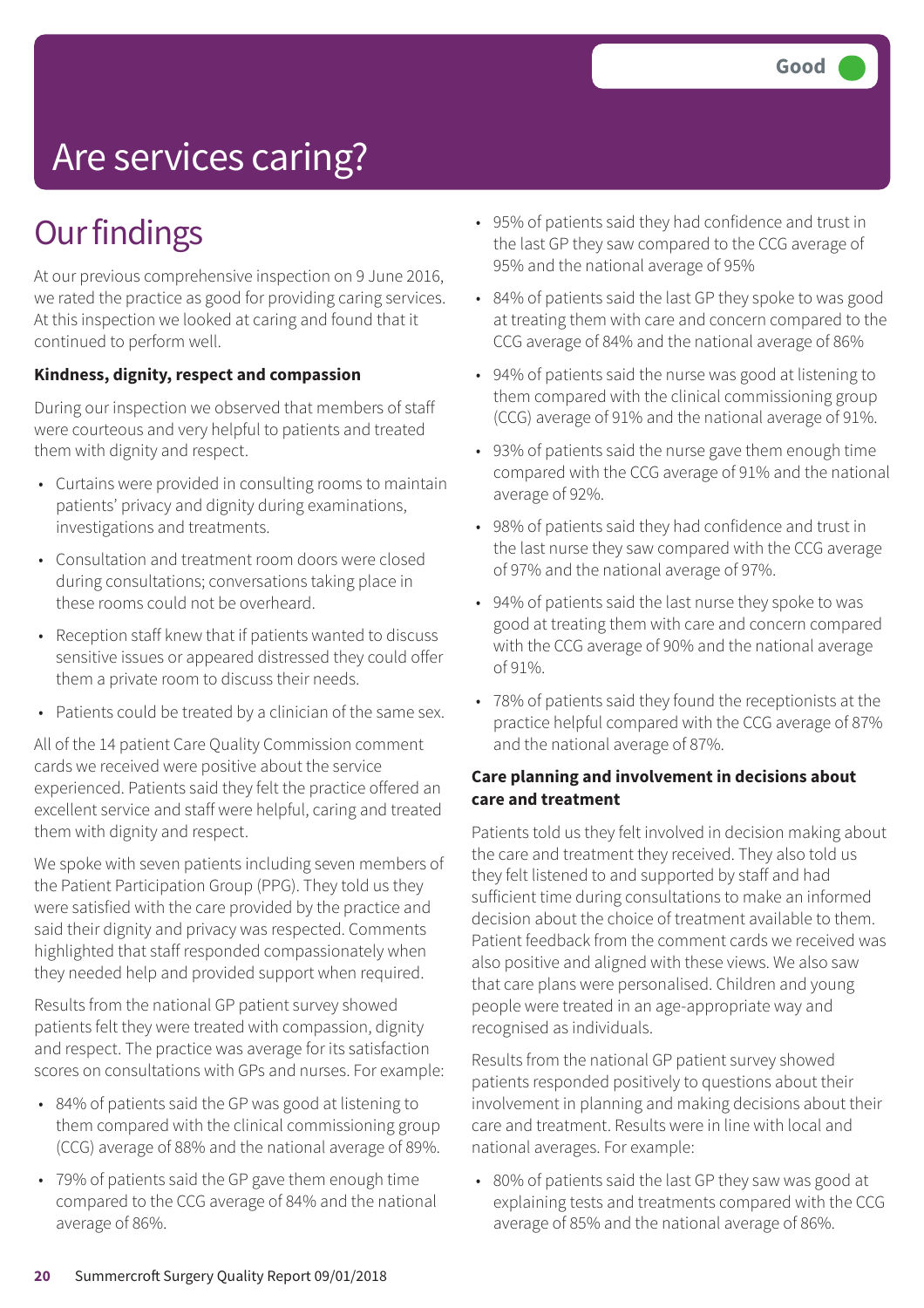### Are services caring?

- 79% of patients said the last GP they saw was good at involving them in decisions about their care compared with the CCG average of 80% and the national average of 82%.
- 91% of patients said the last nurse they saw was good at explaining tests and treatments compared with the CCG average of 89% and the national average of 90%.
- 88% of patients said the last nurse they saw was good at involving them in decisions about their care compared with the CCG average of 84% and the national average of 85%.

The practice provided facilities to help patients be involved in decisions about their care:

- Staff told us that interpretation services were available for patients who did not have English as a first language. We saw notices in the reception areas informing patients this service was available. Patients were also told about multi-lingual staff who might be able to support them.
- Information leaflets were available in easy read format.

#### **Patient and carer support to cope emotionally with care and treatment**

Patient information leaflets and notices were available in the patient waiting area which told patients how to access a number of support groups and organisations. Information about support groups was also available on the practice website. Support for isolated or house-bound patients included signposting to relevant support and volunteer services.

The practice's computer system alerted GPs if a patient was also a carer. The practice had identified 82 patients as carers (0.7% of the practice list). The practice had written information that was available to direct carers to the various avenues of support available to them. Older carers were offered timely and appropriate support. The practice had information on their website regarding carers. The practice also held a carers workshop in April 2016 in conjunction with Bromley Carers.

Staff told us that if families had experienced bereavement, their usual GP contacted them or sent them a sympathy card. This call was either followed by a patient consultation at a flexible time and location to meet the family's needs and/or by giving them advice on how to find a support service.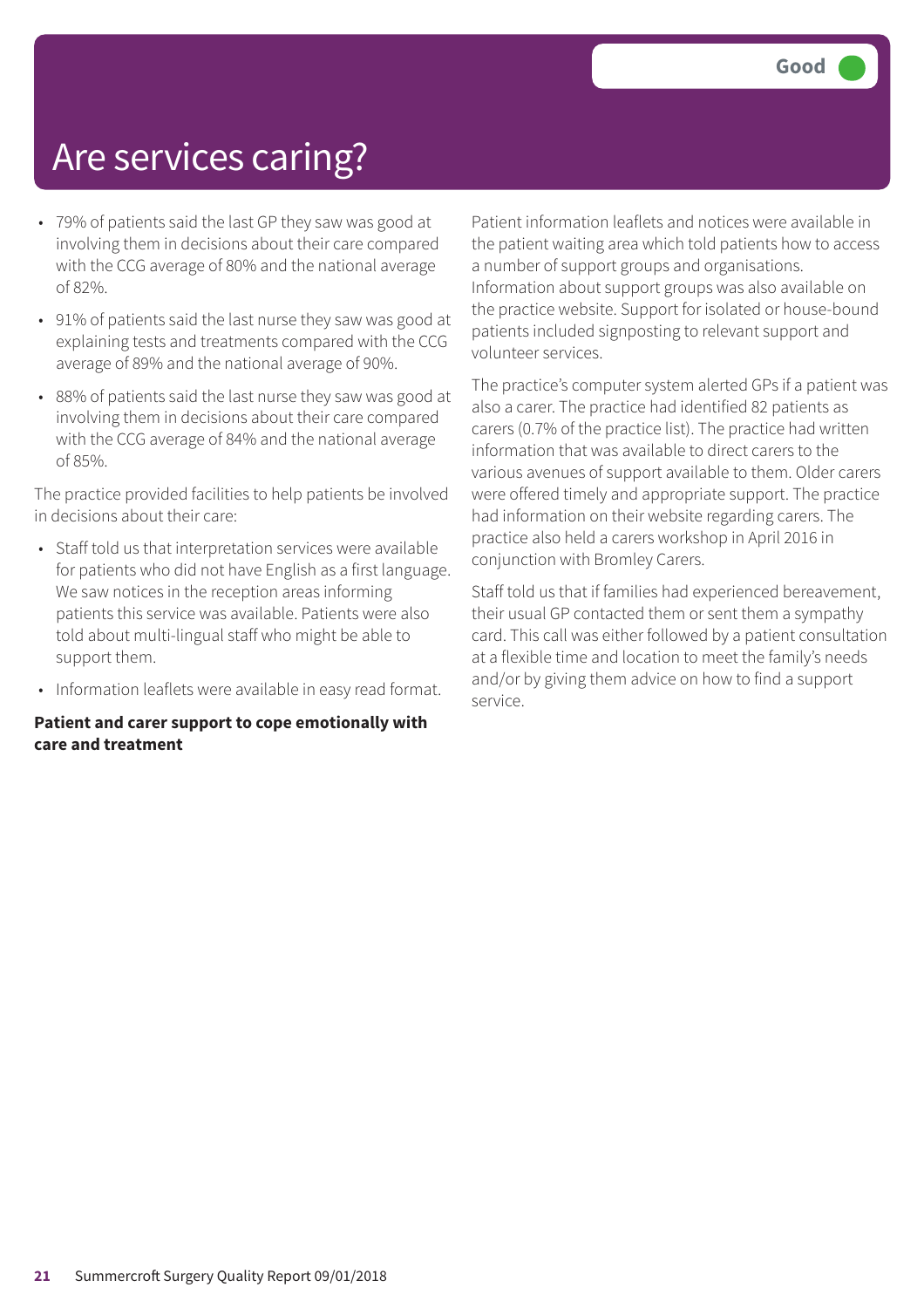# Are services responsive to people's needs?

(for example, to feedback?)

## **Our findings**

At our previous comprehensive inspection on 9 June 2016, we rated the practice as good for providing responsive services. At this inspection we looked at responsive and found that it continued to perform well.

### **Responding to and meeting people's needs**

The practice understood its population profile and had used this understanding to meet the needs of its population:

- The practice offered extended hours on a Saturday from 8am to 11am for patients who could not attend during normal opening hours.
- There were longer appointments available for patients with a learning disability.
- Home visits were available for older patients and patients who had clinical needs which resulted in difficulty attending the practice.
- The practice took account of the needs and preferences of patients with life-limiting progressive conditions. There were early and ongoing conversations with these patients about their end of life care as part of their wider treatment and care planning.
- Same day appointments were available for children and those patients with medical problems that require same day consultation.
- The practice sent text message reminders of appointments and test results.
- Patients were able to receive travel vaccines available on the NHS as well as those only available privately.
- There were accessible facilities, which included a hearing loop, and interpretation services available.
- The practice had installed a lift to improve access to the first floor.
- The practice was part of the Bromley GP Alliance. They could offer patients appointments until 8pm during the week and from 8am to 8pm on the weekend.
- The practice provided car parking facilities for its patients.
- A blood pressure and weight machine was located in reception.

### **Access to the service**

The practice appointments were from 8am to 6.30pm Monday to Friday. Extended hours appointments were offered on Saturdays from 8am to 11am. In addition pre-bookable appointments, could be booked up to two weeks in advance, urgent appointments were also available for people that needed them.

Results from the national GP patient survey showed that patients' satisfaction with how they could access care and treatment was below to local and national averages.

- 61% of patients were satisfied with the practice's opening hours compared with the clinical commissioning group (CCG) average of 74% and the national average of 76%.
- 51% of patients said they could get through easily to the practice by phone compared with the CCG average of 72% and the national average of 71%.
- 78% of patients said that the last time they wanted to speak to a GP or nurse they were able to get an appointment compared with the CCG average of 85% and the national average of 84%.
- 76% of patients said their last appointment was convenient compared with the CCG average of 81% and the national average of 81%.
- 56% of patients described their experience of making an appointment as good compared with the CCG average of 72% and the national average of 73%.
- 49% of patients said they don't normally have to wait too long to be seen compared with the CCG average of 57% and the national average of 58%.

We discussed these issues with the assistant practice manager, the practice manager, a receptionist and members of the Patient Participation Group (PPG). The practice, in conjunction with the PPG, had implemented an action plan to address the problem with telephone access. The practice had installed an electronic call monitoring system. This software would allow the practice manager and administrators to monitor for periods of peak activity and proactively identify any areas of concern. The practice would then be able to more accurately plan the levels of staffing and the number of phone lines required. The practice had also increased the proportion of appointments that were available to book online to 50% to ease the demand for telephone support.

Patients told us on the day of the inspection that they were able to get appointments when they needed them.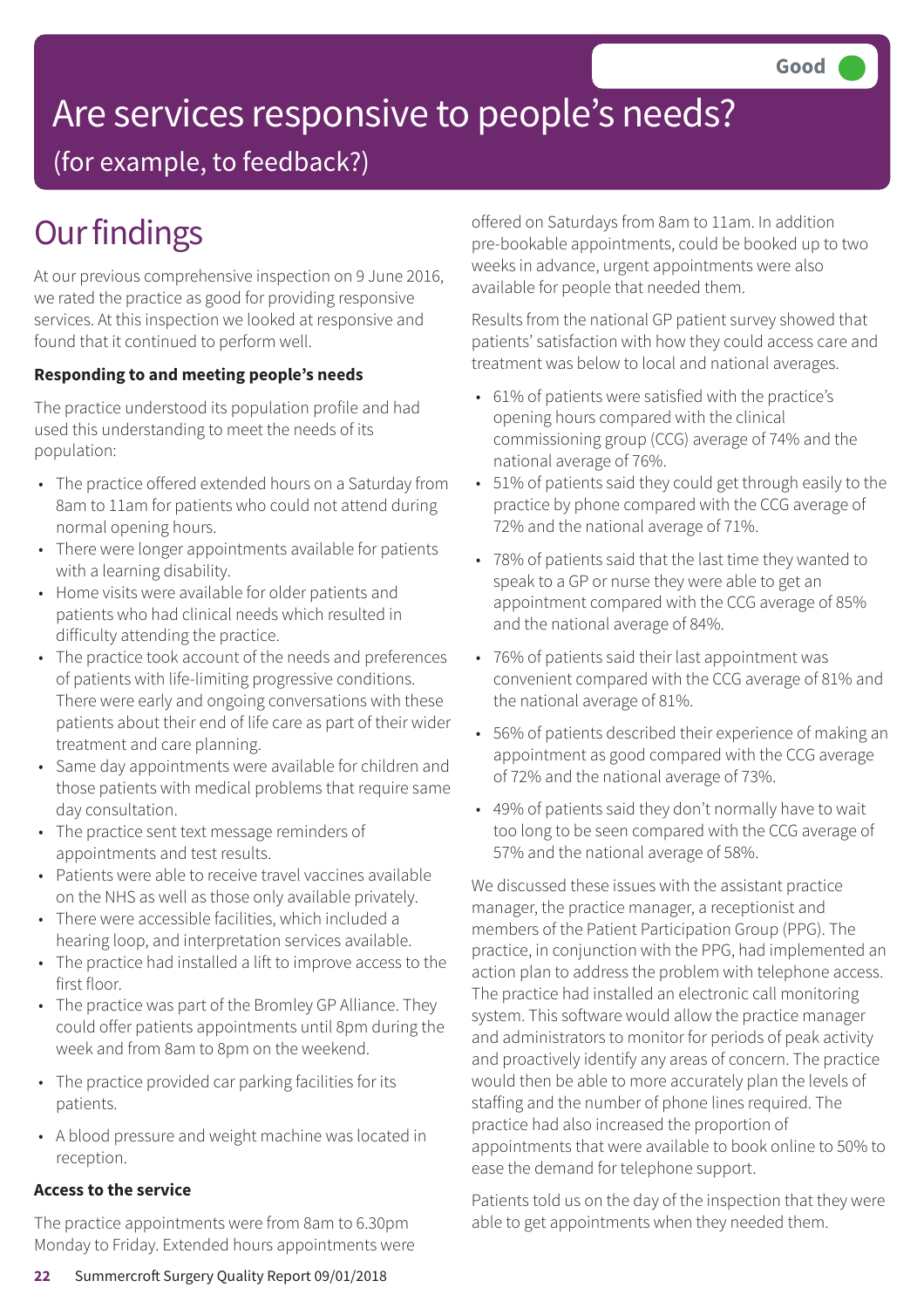### Are services responsive to people's needs? (for example, to feedback?)

The practice had a system to assess:

- whether a home visit was clinically necessary; and
- the urgency of the need for medical attention.

In cases where the urgency of need was so great that it would be inappropriate for the patient to wait for a GP home visit, alternative emergency care arrangements were made. Clinical and non-clinical staff were aware of their responsibilities when managing requests for home visits.

#### **Listening and learning from concerns and complaints**

The practice had a system for handling complaints and concerns.

• Its complaints policy and procedures were in line with recognised guidance and contractual obligations for GPs in England.

• There was a designated responsible person who handled all complaints in the practice.

We looked at 12 complaints received in the last 12 months and found these were satisfactorily handled, dealt with in a timely way, openness and transparency with dealing with the complaint. Lessons were learned from individual concerns and complaints and also from analysis of trends and action was taken to as a result to improve the quality of care. For example, a patient's relative complained about the practice not conducting a home visit. The practice reviewed their process for conducting home visits, they now make sure home visit request are clearly marked, reception staff now have to complete a home visit template. Learning from the complaint was shared with staff in a meeting.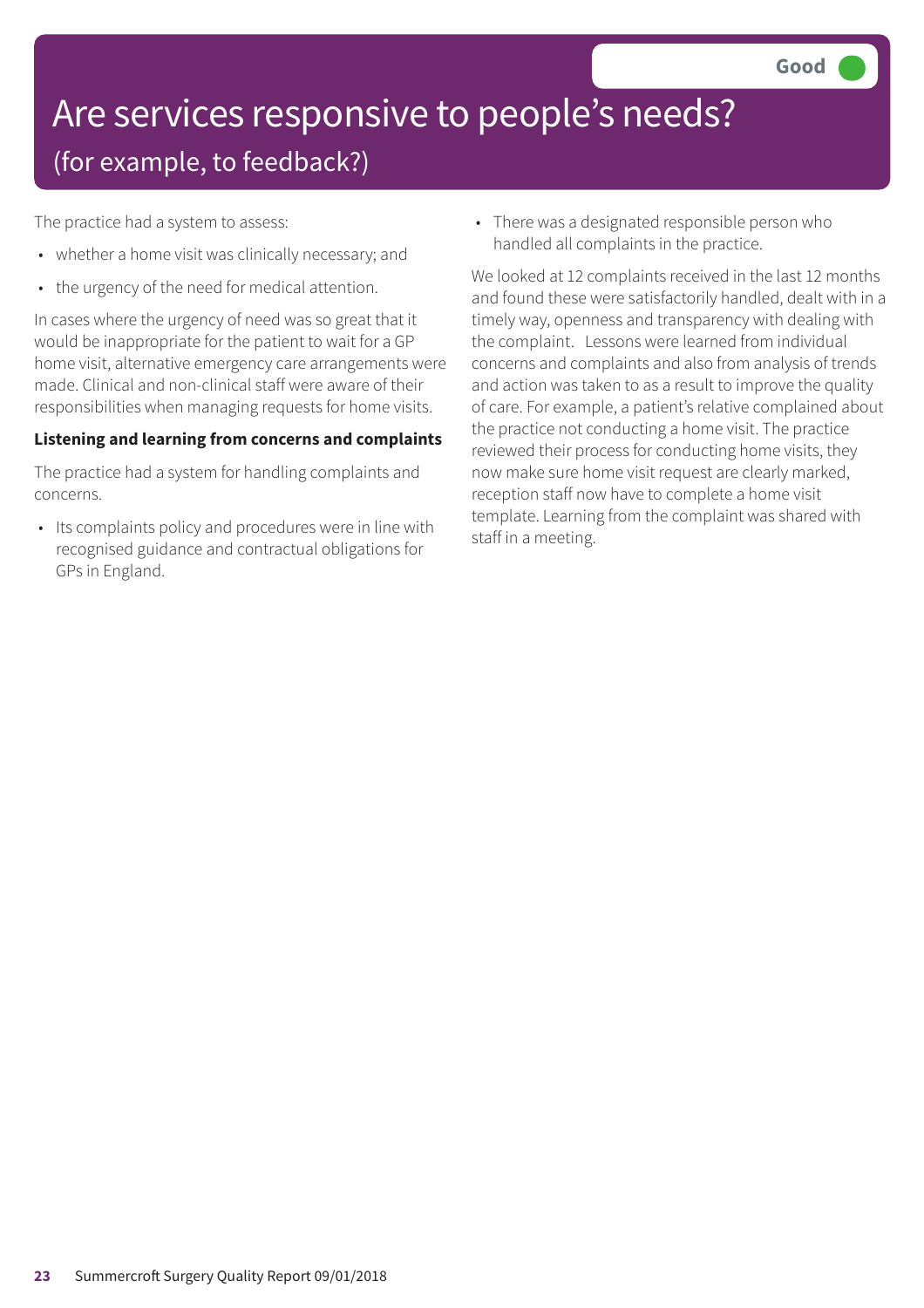### Are services well-led?

(for example, are they well-managed and do senior leaders listen, learn and take appropriate action)

## **Our findings**

At our previous comprehensive inspection on 9 June 2016, we rated the practice as good for providing well-led service. At this inspection we looked at well-led and found that it continued to perform well.

### **Vision and strategy**

The practice had a clear vision to deliver high quality care and promote good outcomes for patients.

• The practice had a clear strategy and supporting business plans which reflected the vision and values and were regularly monitored.

### **Governance arrangements**

The practice had an overarching governance framework which supported the delivery of the strategy and good quality care. This outlined the structures and procedures and ensured that:

There was a clear staffing structure and that staff were aware of their own roles and responsibilities. GPs and nurses had lead roles in key areas. We noted that the staffing structure allowed for all members of staff to be involved and engaged to improve how the practice was run. For example, clinical staff took the lead in different areas, such as information governance or child protection, they were supported by a named member of the administrative staff. This allowed each member of the administrative team to develop expertise in key areas.

- Practice specific policies were implemented and were available to all staff. These were updated and reviewed regularly.
- A comprehensive understanding of the performance of the practice was maintained, however there was no evidence that audits were driving improvement in patient outcomes. Practice meetings were held monthly which provided an opportunity for staff to learn about the performance of the practice. Clinical and Partner meetings were held weekly, nurse and PPG meetings were held quarterly.
- We saw evidence from minutes of a meetings structure that allowed for lessons to be learned and shared following significant events and complaints.
- The practice had addressed all concerns raised in the previous inspections.
- All staff had completed safeguarding training to an appropriate level.
- The practice had carried out a Legionella risk assessment and an infection control audit which had not been done at the last inspection.
- The practice had reviewed staff members' immunisation records.
- There were arrangements for identifying, recording and managing risks, issues and implementing mitigating actions. However, we noted some areas where improvements to the management of risk, should be implemented. For example having more effective safety systems.

#### **Leadership and culture**

Staff told us the partners were approachable and always took the time to listen to all members of staff.

The practice was aware of and had systems to ensure compliance with the requirements of the duty of candour. (The duty of candour is a set of specific legal requirements that providers of services must follow when things go wrong with care and treatment).This included support training for all staff on communicating with patients about notifiable safety incidents. The partners encouraged a culture of openness and honesty. From the sample of documented examples we reviewed we found that the practice had systems to ensure that when things went wrong with care and treatment:

- The practice gave affected people reasonable support, truthful information and a verbal and written apology.
- The practice kept written records of verbal interactions as well as written correspondence.

There was a clear leadership structure and staff felt supported by management.

- The practice held and minuted a range of multi-disciplinary meetings including meetings with district nurses and social workers to monitor vulnerable patients. GPs, where required, met with health visitors to monitor vulnerable families and safeguarding concerns.
- Staff told us the practice held regular team meetings.
- Staff told us there was an open culture within the practice and they had the opportunity to raise any